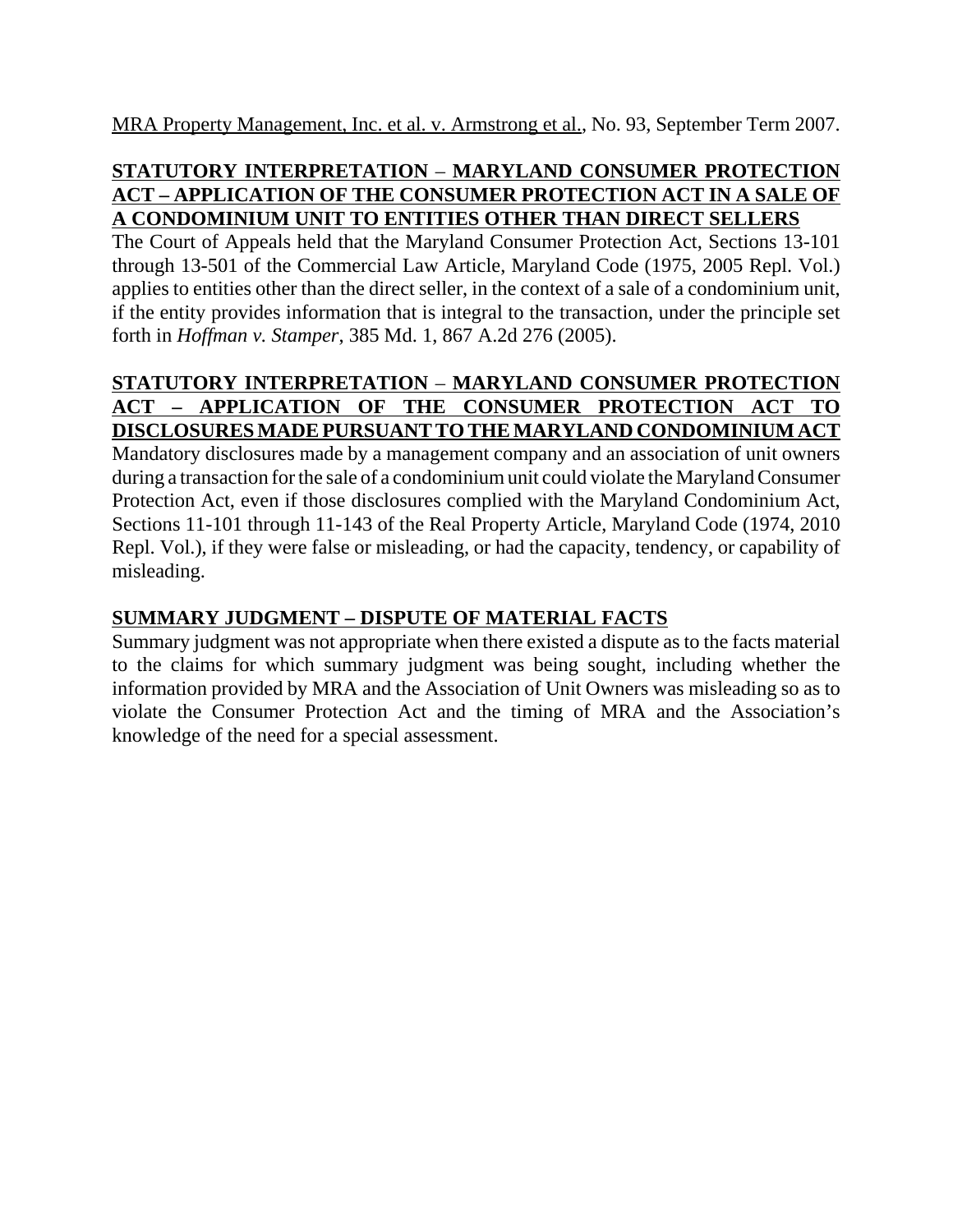### IN THE COURT OF APPEALS OF

#### MARYLAND

No. 93

September Term, 2007

MRA PROPERTY MANAGEMENT, INC., et al.

v.

SUSAN ARMSTRONG, et al.

Bell, C.J. Harrell Battaglia Greene McDonald Eldridge, John C., (Retired, specially assigned) Cathell, Dale R., (Retired, specially assigned),

JJ.

Opinion by Battaglia, J.

Filed: April 30, 2012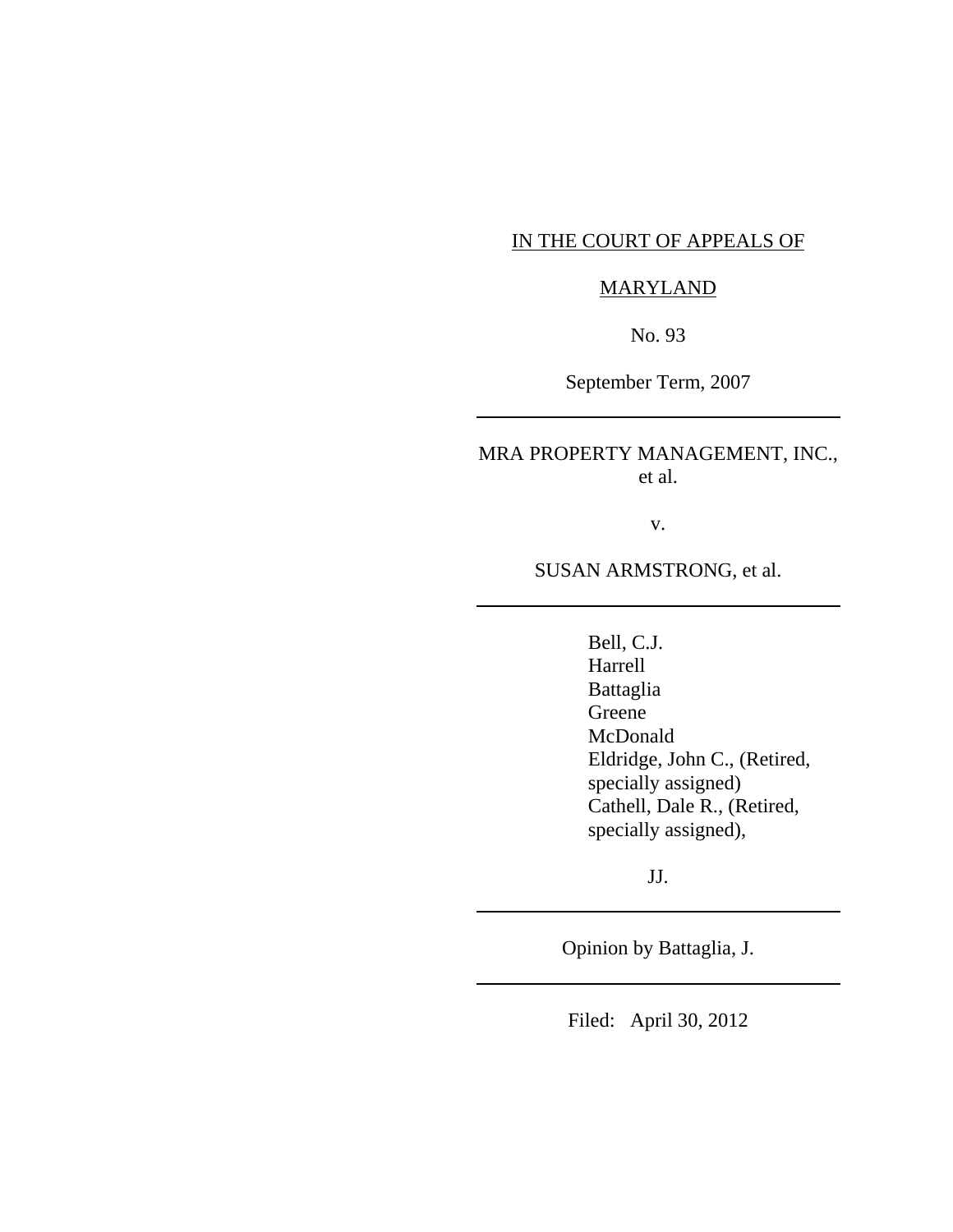This case involves a long-standing dispute between the Tomes Landing Condominium Association, Inc. (Association), located in Port Deposit, Maryland, and MRA Property Management, Inc., Appellants, and twenty-five condominium unit purchasers, Appellees.<sup>1</sup> The unit purchasers were granted partial summary judgment in the amount of one million dollars against the Association and MRA in the Circuit Court for Cecil County, on the ground that the operating budget that MRA and the Association supplied as part of a "resale package" provided to the unit purchasers violated Sections 13-301(1), 13-301(3), and 13-303 of the Maryland Consumer Protection Act,<sup>2</sup> because the budgets "had the capacity, tendency

<sup>2</sup> Section 13-301 states, in pertinent part:

13-301. Unfair or deceptive trade practices defined:

Unfair or deceptive trade practices include any: (1) False, falsely disparaging, or misleading oral or written statement, visual description, or other representation of any kind which has the capacity, tendency, or effect of deceiving or misleading consumers;

\* \* \*

(3) Failure to state a material fact if the failure deceives or tends to deceive;

Section 13-301 of the Commercial Law Article, Maryland Code (1975, 2005 Repl. Vol). Section 13-303 states:

<sup>&</sup>lt;sup>1</sup> The individual unit owners named as plaintiffs in the second amended complaint were: Susan Armstrong, Lois Ashworth, Reda Beer (Trustee), Pat Boling, Donald and Wendy Claus, Mary Anne Conover, Donald Gomish, Karen Green and Arthur Kettell, Karen and Robert Halupke, Ellen Jones, Kenneth Ko, Kenneth and Rita Kraft, Lynn Lehnert and Michael Owens, Theresa Lina, Ruth Maciejeski, Michael McGinn, Scott and Heather Mueller, MSM Investments, LLC, Eta Roehm, Roy and Diane Schaefer, John and Judy Schlecht, John and Dinah Schlecht, Michael and Jana Siwek, Thomas Stalcup, and David Sugar.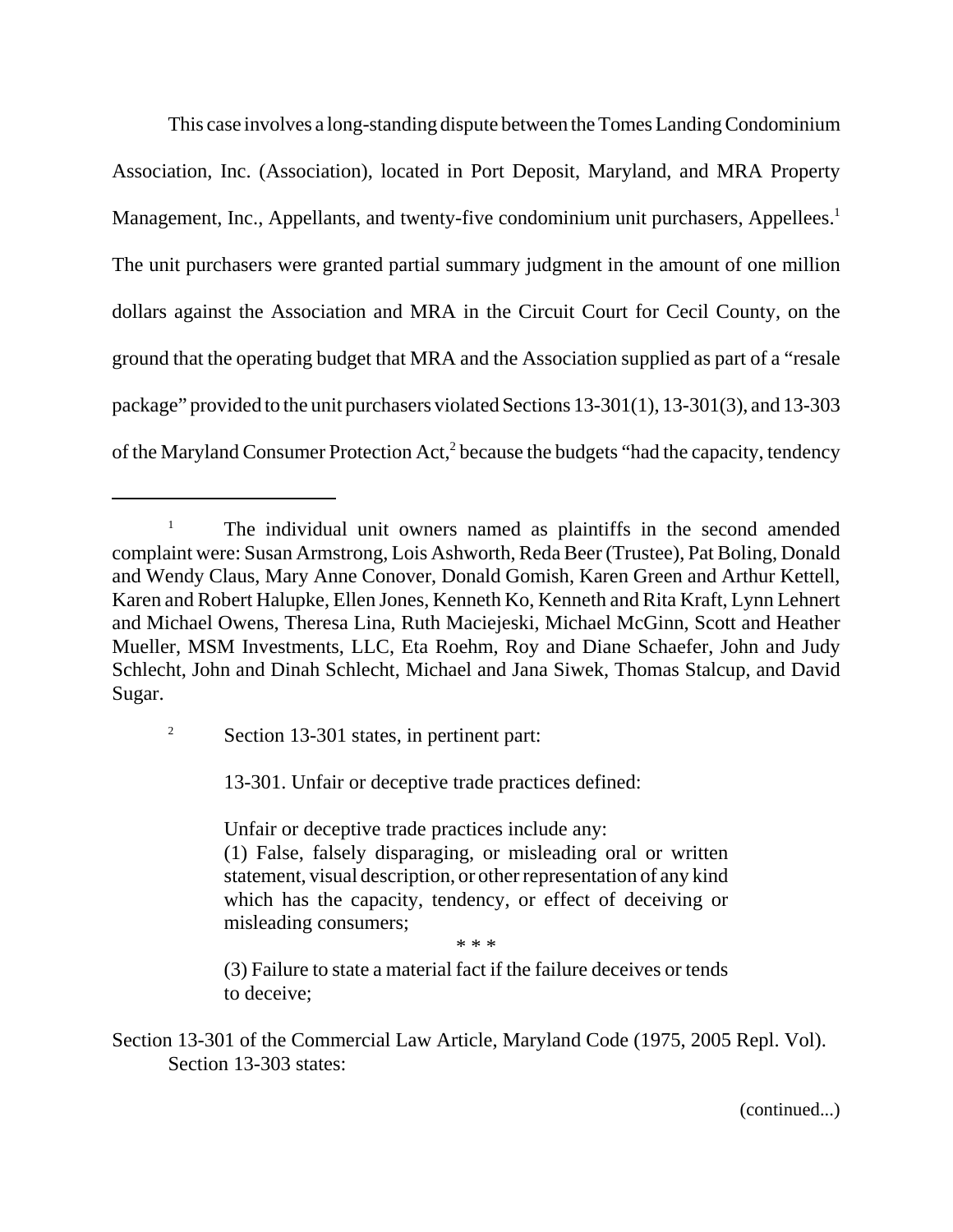and effect of misleading the movants in connection with their purchases of the condominiums in Tomes Landing Condominiums." MRA and the Association appealed the grant of partial summary judgment to the Court of Special Appeals, but, while that appeal was pending, both MRA and the Association, as well at the unit purchasers, filed Petitions for Writs of Certiorari. We granted both Petitions, 402 Md. 352, 936 A.2d 850 (2007), to consider the following questions, the first presented by the unit purchasers and the remainder, rephrased for clarity and brevity, presented by MRA and the Association:<sup>3</sup>

 $2$ (...continued)

A person may not engage in any unfair or deceptive trade practice, as defined in this subtitle or as further defined by the Division, in :

- (1) The sale, lease, rental, loan, or bailment of any consumer goods, consumer realty, or consumer services;
- (2) The offer for sale, lease, rental, loan, or bailment of consumer goods, consumer realty, or consumer services;
- (3) The extension of consumer credit; or
- (4) The colllection of consumer debts.

Section 13-303 of the Commercial Law Article, Maryland Code (1975, 2005 Repl. Vol). Effective January 1, 2006, Section 13-301 of the Commercial Law Article was amended to add another subsection, but the quoted language remains unchanged. All subsequent references to the Consumer Protection Act are to the Commercial Law Article, Maryland Code (1975, 2005 Repl. Vol.).

<sup>3</sup> Questions two through five have been rephrased using the language from MRA and the Association's brief before us. The questions presented in their Petition, however, were:

> I. Where § 11-135 of the Maryland Condominium Act specifically delineates the 12 items to be included in a resale certificate given to the purchasers of a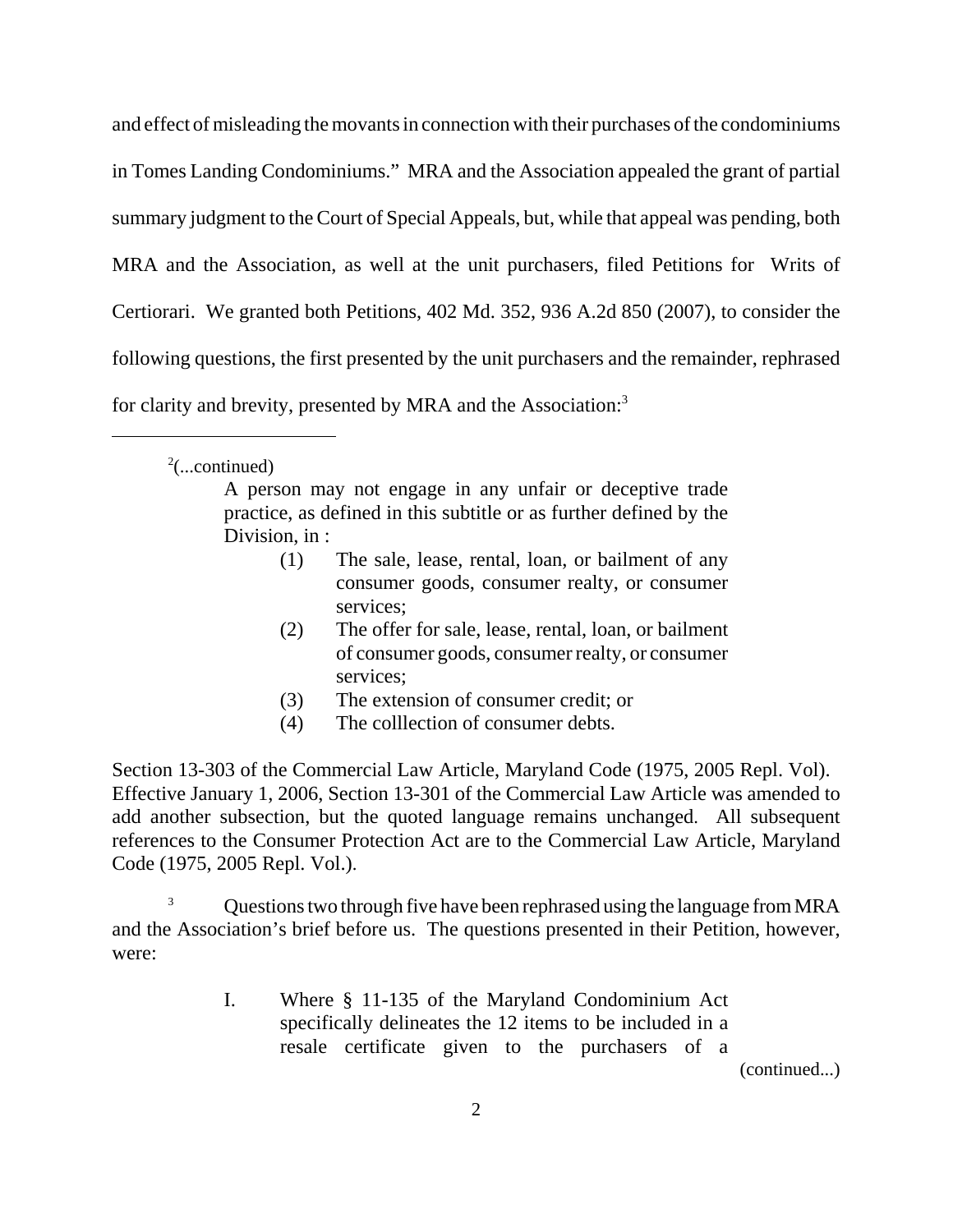$3$ (...continued)

condominium unit, and this Court held, in *Swinson v. Lords Landing Village Condominium*, that a council of unit owners need not make disclosures beyond the items delineated in § 11-135, does the Consumer Protection Act impose a duty upon the council of unit owners and its agent to disclose information not mandated by the Condominium Act?

- A. Does the Condominium Act, which delineates the information the council of units owners must disclose in a resale certificate, control over the more general obligations set forth in the Consumer Protection Act?
- B. Do the council of unit owners and its agent qualify as "merchants" under the Consumer Protection Act by providing information in a resale certificate pursuant to the statutory duty created by § 11-135 of the Condominium Act?
- C. Can providing a resale certificate that adheres to the requirements of the Condominium Act qualify as an unfair or deceptive trade practice under the Consumer Protection Act when the resale certificate is not provided "in the sale or offer for sale" of consumer realty?
- II. If the Consumer Protection Act applies to a council of unit owners' disclosure responsibilities under § 11-135 of the Condominium Act, is a finding of a violation of §§ 13-301 and 13-303 of the Consumer Protection Act dependant upon evidence of knowledge on the part of the council or its managing agent, at the time of the sale of a unit, of the severity of damage to the condominium buildings and the magnitude of a potential future assessment on unit owners to pay for repairs?
- III. Is it error for a trial court to enter judgment as a matter of law against a condominium association and its managing agent on a unit owners' Consumer Protection Act claims based upon alleged failure to disclose the potential for future assessments to repair damage to condominium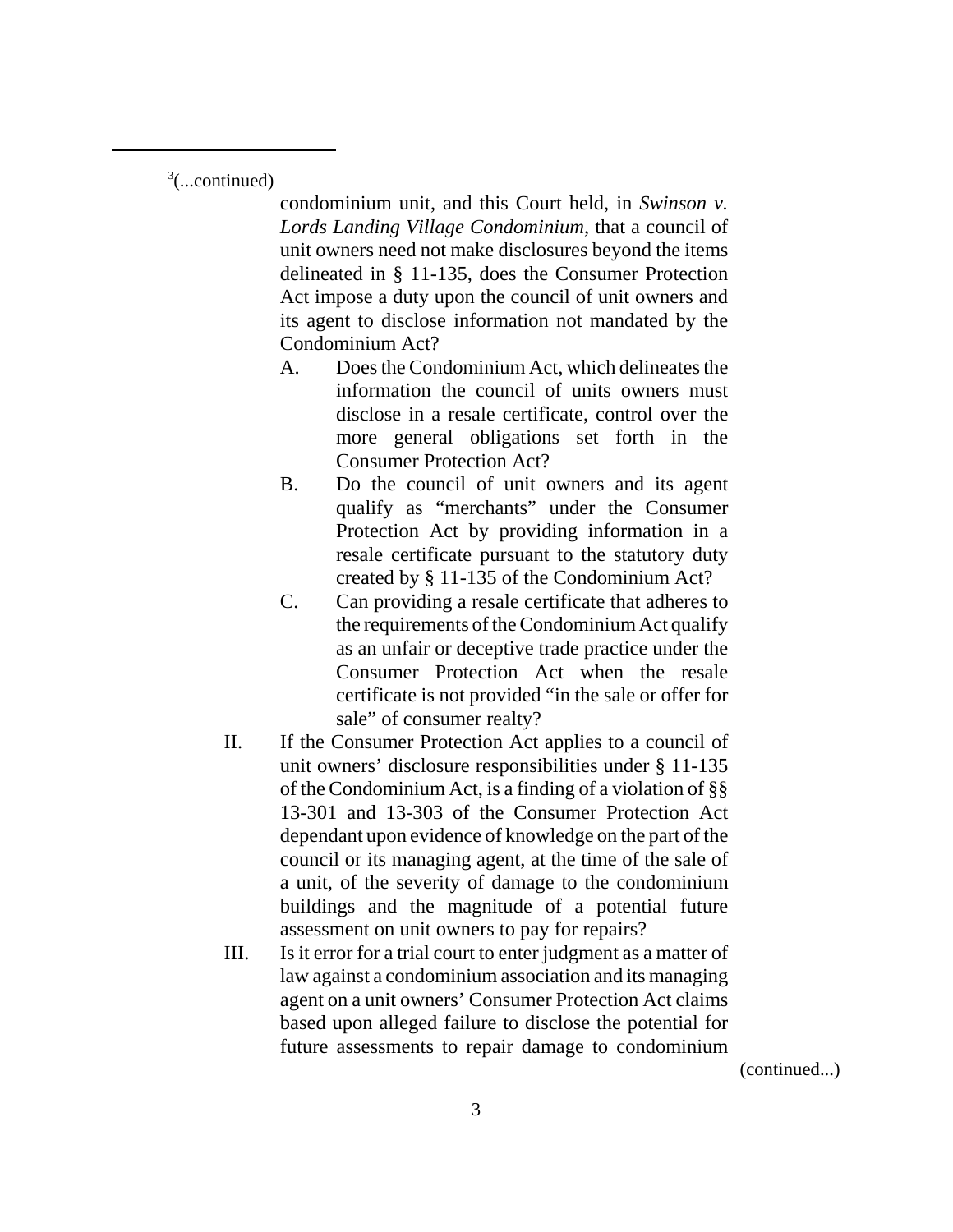- 1. Does the Maryland Consumer Protection Act apply to representations made to the purchasers of condominium units in the sale, or offer for sale, of their condominium units?
- 2. Whether the trial court erred in finding as a matter of law that the Association and MRA had a further duty to Appellees under the Consumer Protection Act to disclose information beyond that required by § 11-135 of the Maryland Condominium Act, despite this Court's holding in *Swinson v. Lords Landing Village Condominium* [360 Md. 462, 758 A.2d 1008 (2000)] that the MCA's disclosure provisions were definite and limited and required no disclosures beyond those items specifically delineated in §11-135.
- 3. Whether the trial court erred in holding that the operating budgets provided by the Association and MRA pursuant to §11-135 were misleading as a matter of law, when the preparation and disclosure of the operating budgets

 $\alpha^3$ (...continued)

buildings where:

- A. genuine issues of material fact exist as to when the association and its agent became aware of the magnitude of damage to the condominium buildings, the cost to repair such damage, and the necessity of approving a special assessment to pay for such repairs?
- B. genuine issues of material fact exist as to whether the purchasing unit owners were aware, before purchasing their respective units, of damage to condominium buildings?
- IV. Is it error for a trial court to find that a current operating budget provided by a condominium association to selling unit owners pursuant to § 11-135 of the Condominium Act had the capacity, tendency, and effect of misleading the purchasing unit owners without any expert testimony indicating that an operating budget should include a line item for unapproved capital expenses?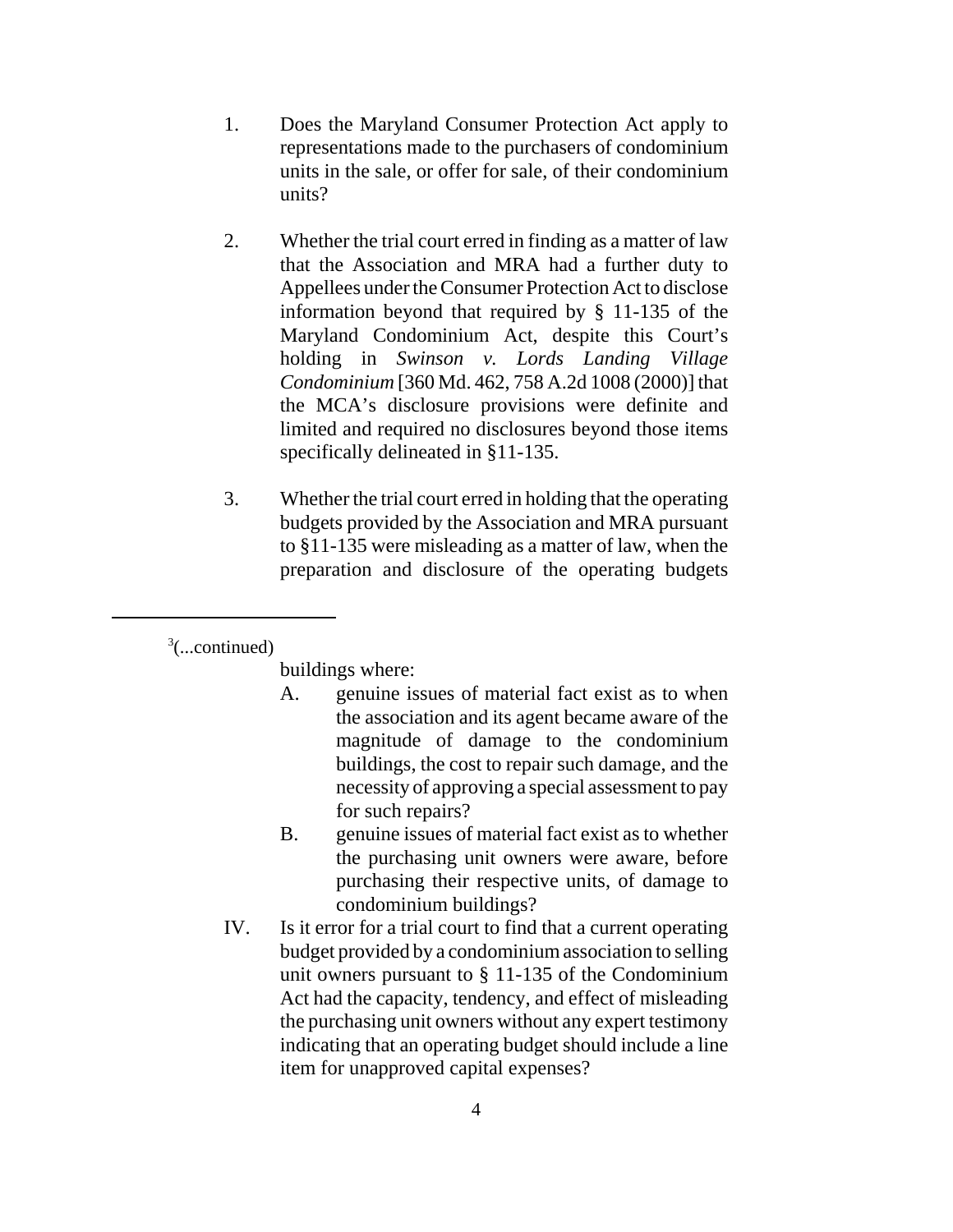complied fully with the requirements of §§ 11-109.2 and 11-135 of the Maryland Condominium Act.

- 4. Whether the trial court erred in holding, as a matter of law, despite the existence of genuine issues of material fact, that the Association and MRA knew at the time of the sale of the units to Appellees that existing construction issues would necessitate major structural repairs to buildings and an assessment of costs to unit owners, when there was evidence that the severity of the construction issues became evident after most, if not all, of the sales had taken place.
- 5. Whether the trial court erred in finding that the Association and MRA were "merchants" involved "in the sale of consumer realty" within the meaning of the Consumer Protection Act, when neither the Association nor MRA sold or offered for sale consumer realty, and neither was involved in the sale of any condominium unit.

(internal footnotes omitted).

For the reasons set forth below, we shall hold that the Maryland Consumer Protection Act could apply to disclosures made in a resale certificate by a condominium association and its management company during the sale of a condominium and that there exists a dispute of material facts as to whether the operating budgets provided by MRA and the Association to the unit purchasers constituted unfair or deceptive trade practices under the Consumer Protection Act.

This case has its origins in a suit filed by the unit purchasers in the Circuit Court for Cecil County, alleging multiple violations of the Consumer Protection Act and the Maryland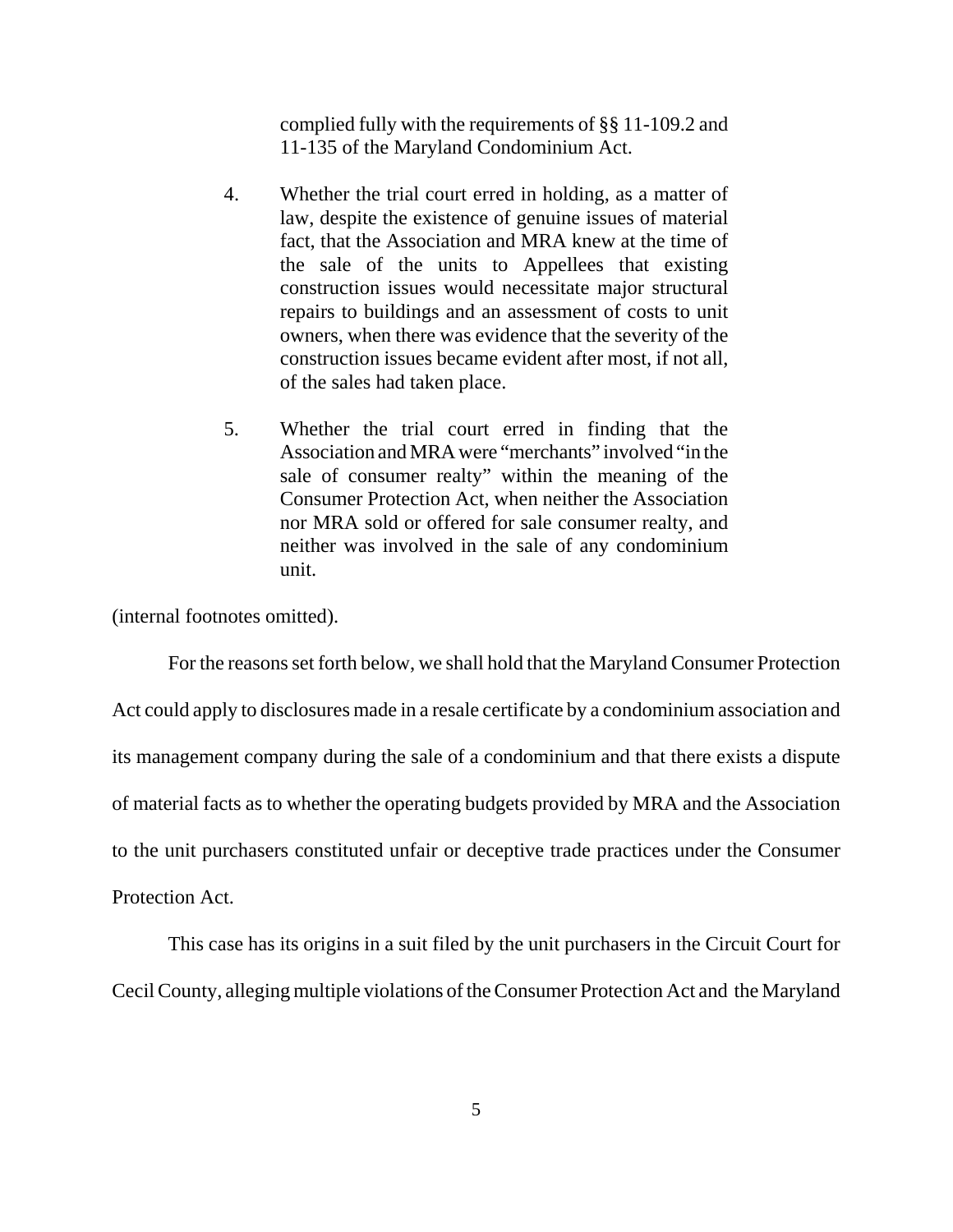Condominium  $Act<sub>1</sub><sup>4</sup>$  as well as common law torts, stemming from MRA and the Association's representations that there were no known health or building code violations at Tomes Landing and that the operating budgets reflected that repair expenses in the community were declining, at a time when MRA and the Association knew they were climbing. The impetus for the suit was a special assessment that was imposed on all unit owners in December of 2004 to pay for water damage to the buildings allegedly resulting from improper construction and flashing that caused water to seep behind the building facades and threaten the structural integrity of the buildings. The unit purchasers alleged that the extent of the water damage had been known to MRA and the Association since 1996. The second amended complaint filed by the unit purchasers included a total of thirteen  $counts.<sup>5</sup>$ 

The first count alleged that MRA committed fraud when it submitted the operating budgets to prospective purchasers as part of the resale package. Specifically, the unit purchasers alleged that MRA knew of the estimated cost of the necessary, extensive repairs, but did not include this information in the line item on the budget for repairs. The complaint also asserted that MRA represented to the unit purchasers that it had corrected "any defective

<sup>&</sup>lt;sup>4</sup> All references hereinafter to the Maryland Condominium Act are to Title 11 of the Real Property Article, Maryland Code (1974, 2003 Repl. Vol.). The pertinent language in the 2010 volume of the Article remains the same, unless otherwise noted.

<sup>&</sup>lt;sup>5</sup> The unit purchasers' complaint was first amended by interlineation to add a party and was amended a second time to clarify and modify language throughout the various allegations.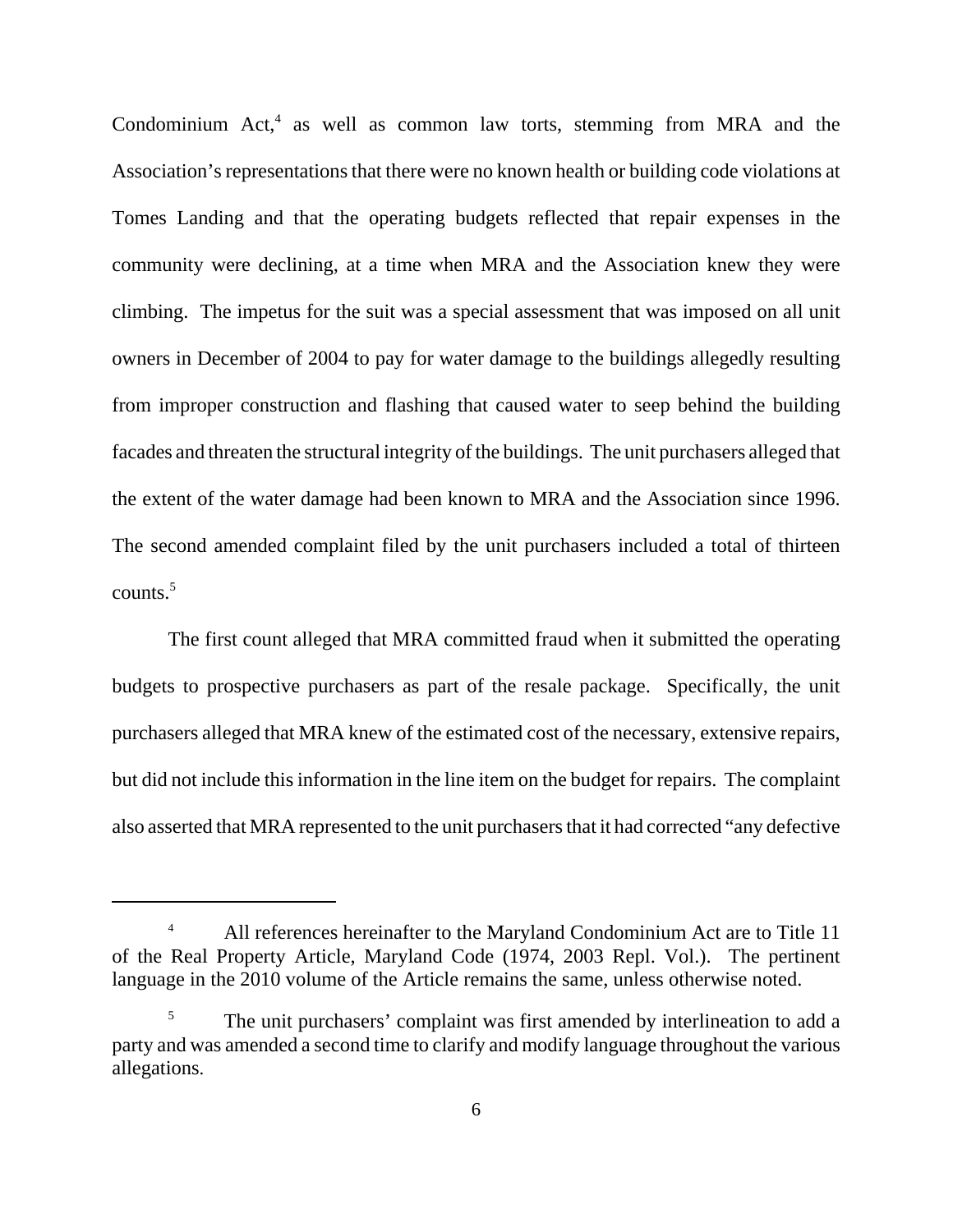conditions in [Plaintiff's] units" when it knew that the steps taken to correct these problems were ineffective. These representations were made, according to the unit purchasers, with knowledge of their falsehood and with the intent to defraud them.

Counts two and ten alleged a violation of Section 13-301(1) of the Consumer Protection Act by MRA and the Association, respectively. These counts contain allegations that MRA and the Association knew of the defective nature of the property, the existence of health and building code violations, and the need for substantial repairs, prior to creating the resale packages for the prospective purchasers, but did not indicate that these problems would cause substantial increases in the amount paid for repairs, including a special assessment. The counts contain the assertion that MRA and the Association knew the operating budgets provided to the purchasers materially understated the cost of anticipated repairs and did nothing to correct or note this understatement, which mislead the purchasers.

Counts three and eleven alleged that MRA and the Association violated Section 13- 301(2) of the Consumer Protection Act.<sup>6</sup> The unit purchasers based these allegations on the

(2) Representation that:

<sup>&</sup>lt;sup>6</sup> Section 13-301(2) of the Consumer Protection Act states that unfair or deceptive trade practices include:

<sup>(</sup>i) Consumer goods, consumer realty, or consumer services have a sponsorship, approval, accessory, characteristic, ingredient, use, benefit, or quantity which they do not have;

 <sup>(</sup>ii) A merchant has a sponsorship, approval, status, affiliation, or connection which he does not have;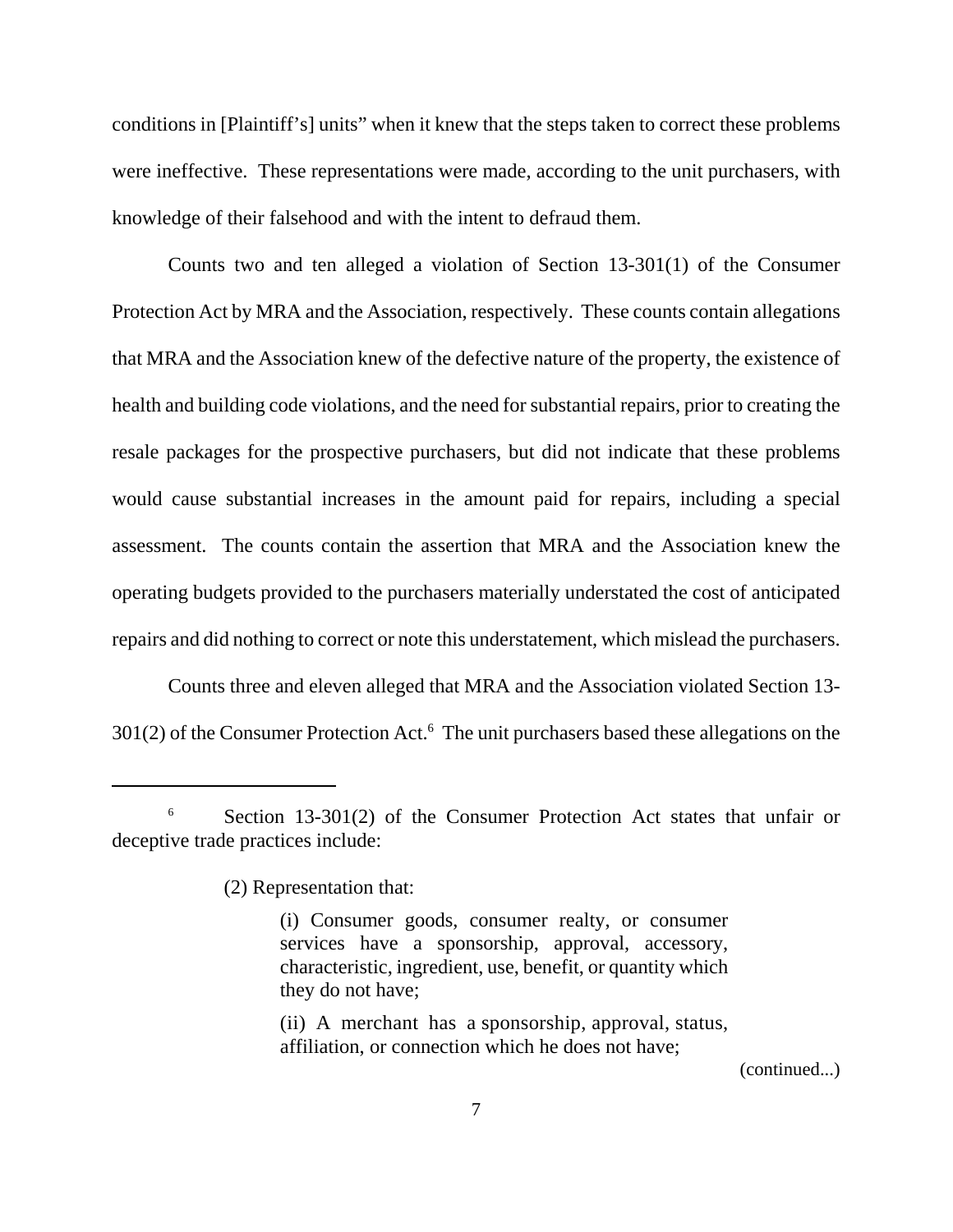same conduct as counts two and ten, and further allege that MRA and the Association also violated Section 13-301(2) by "represent[ing] that the Tomes Landing Condominiums, and its constituent components, had a sponsorship, approval, characteristic, use, benefit and/or quantity that they did not have" because the condominiums "contained . . . extensive defects and deficiencies."

The unit purchasers also alleged in counts four and twelve that MRA and the Association violated Section 13-301(3) of the Consumer Protection Act because "the Plaintiffs were not told that extensive water leakage had been experienced. . . and that such leaks would continue and become more severe absent costly and extensive repairs. . . ." Counts four and twelve also contain allegations that MRA and the Association failed to disclose known health and building code violations and that MRA and the Association failed to disclose knowledge of the threat of structural problems with the buildings.

Count five alleged that MRA violated Section 13-301(9) of the Consumer Protection Act<sup>7</sup> by failing to disclose "any information regarding the existence, nature and/or extent of

 $6$ (...continued)

(iii) Deteriorated, altered, reconditioned, reclaimed, or secondhand consumer goods are original or new; or

 (iv) Consumer goods, consumer realty, or consumer services are of a particular standard, quality, grade, style, or model which they are not;

Section 13-301(2) of the Consumer Protection Act.

<sup>7</sup> Section 13-301(9) of the Consumer Protection Act states that unfair or deceptive trade practices include: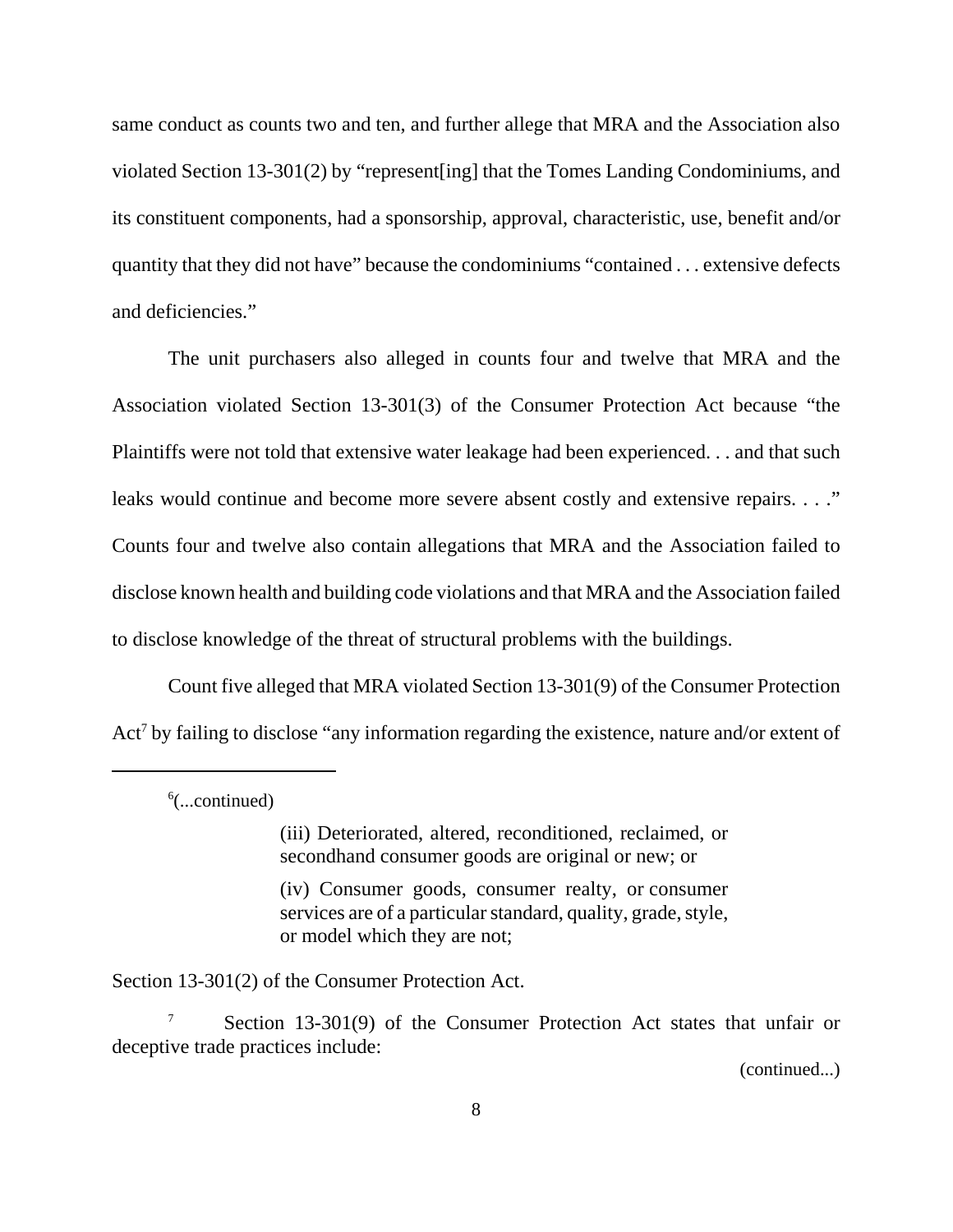the known defects in the construction of the Tomes Landing Condominiums." The count contained assertions that MRA should have informed prospective purchasers of the need for future repairs, any violations of the health or building codes, "the threat of structural inadequacy," and that the operating budgets did not include an expected, massive outlay for repairs.

In counts six and thirteen, the unit purchasers alleged that the conduct described in the preceding counts constituted a violation of Section 13-303 of the Consumer Protection Act, that MRA and the Association took "unfair advantage of the lack of knowledge, ability, and experience" of the purchasers, that the alleged defects could not be discovered by purchasers because they were hidden or latent defects, and that MRA and the Association took unfair advantage of the "gross disparity between the knowledge and expertise of the consumers and MRA."

- (i) The promotion or sale of any consumer goods, consumer realty, or consumer service;
- (ii) A contract or other agreement for the evaluation, perfection, marketing, brokering or promotion of an invention; or
- (iii) The subsequent performance of a merchant with respect to an agreement of sale, lease, or rental[.]

Section 13-301(9) of the Consumer Protection Act.

 $7$ (...continued)

<sup>(9)</sup> Deception, fraud, false pretense, false premise, misrepresentation, or knowing concealment, suppression, or omission of any material fact with the intent that a consumer rely on the same in connection with: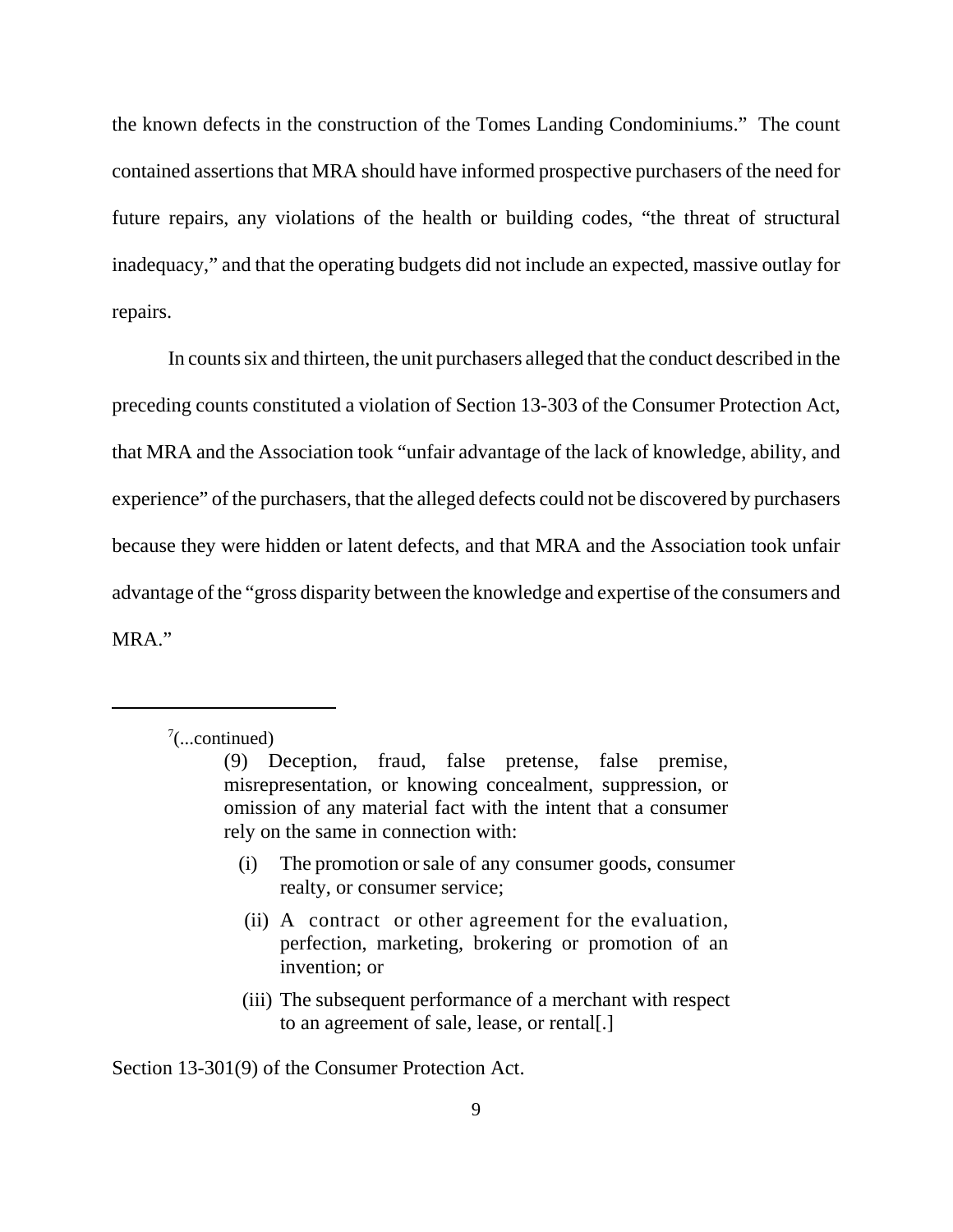Counts seven and nine alleged that MRA and the Association negligently misrepresented the information provided to prospective buyers. They specifically asserted that MRA and the Association had a duty, imposed by the Maryland Condominium Act, to furnish certain information, including a statement of known building or health code violations and a current operating budget. The unit purchasers alleged that MRA and the Association negligently misrepresented the information they provided to the purchasers with respect to these two mandatory disclosures because they knew or should have known of building code violations and they negligently misrepresented the budget information by failing to include any line item, or an addendum, for the anticipated repairs.

Count eight alleged that MRA was liable to the unit purchasers because of its breach of its contract with the Association, in which MRA agreed to prepare the resale packages provided to each prospective purchaser, by providing a misleading budget to prospective purchasers, failing to disclose contemplated capital expenditures, and not providing information regarding compliance with the health and building codes. The unit purchasers alleged that they were known and intended third-party beneficiaries to that contract and could assert a cause of action for breach thereof.<sup>8</sup>

The unit purchasers herein bought their units in the Tomes Landing Condominium

<sup>&</sup>lt;sup>8</sup> The docket entries in this case indicate that, subsequent to the grants of partial summary judgment, counts one, three, five, seven, eight, nine, and eleven were dismissed with prejudice by the trial judge, upon motion of the unit purchasers. Only counts two, four, six, ten, twelve, and thirteen remain viable and were the subject of the partial summary judgment.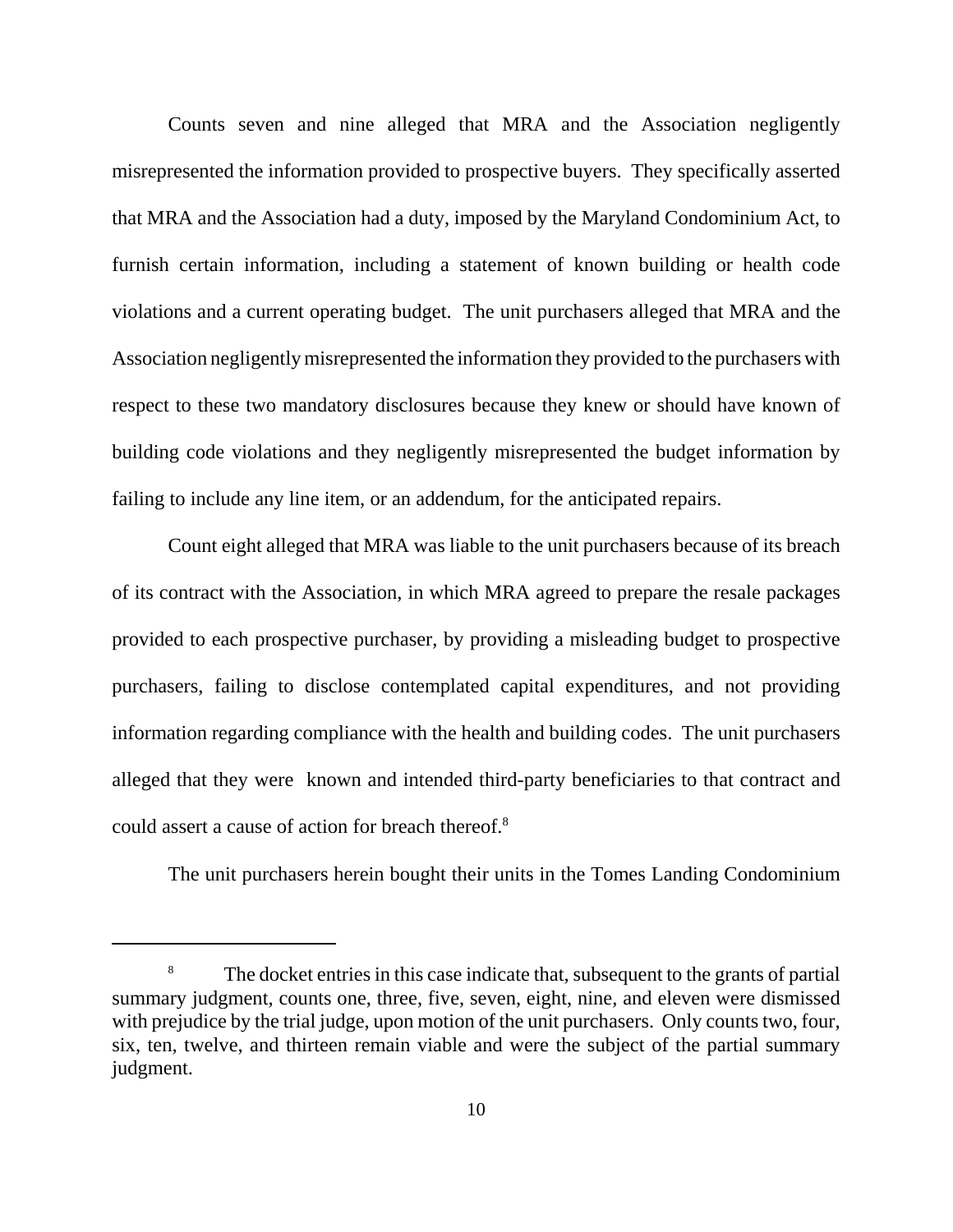complex between 2000 and 2004 from previous owners.<sup>9</sup> The Association is a nonprofit entity comprised of all unit owners and is governed by a Board of Directors (Board) who are all volunteer members elected by the unit owners, while MRA was the property management company responsible for managing the Tomes Landing Complex under a contract dated May 1, 1993. The operating budgets in the resale certificates provided the actual operating budget being used for that current year, the actual, year-to-date expenditures, and the proposed budget for the upcoming year.

Prior to trial, some unit purchasers filed a Motion for Partial Summary Judgment in which those who had purchased their units between January 1, 2003 and December 31, 2004<sup>10</sup> alleged that the Maryland Condominium Act created a duty to provide the operating budgets to prospective buyers, and the Consumer Protection Act regulated the manner in which MRA and the Association were to carry out this duty. Thus, the unit purchasers argued, MRA and the Association could not have discharged their duties merely by complying with the provisions of the Maryland Condominium Act if doing so could violate the Consumer Protection Act. They further argued that, even though neither MRA nor the

<sup>&</sup>lt;sup>9</sup> The Maryland Condominium Act imposes different disclosure requirements for sales involving the builder and a prospective buyer than those applicable to a transaction between a current owner and a prospective owner. *Compare* Md. Code (1974, 2003 Repl. Vol.) § 11-126 of the Real Property Article *with* Md. Code (1974, 2003 Repl. Vol.) § 11-135 of the Real Property Article. All the unit purchasers purchased their units from an owner.

<sup>&</sup>lt;sup>10</sup> These purchasers were: Beer (Trustee), Boling, Claus, Gomish, Halupke, Ko, Kraft, McGinn, Mueller, Owens and Lehnert, Roehm, John and Judy Schlecht, John and Dinah Schlecht, Siwek and Ashworth.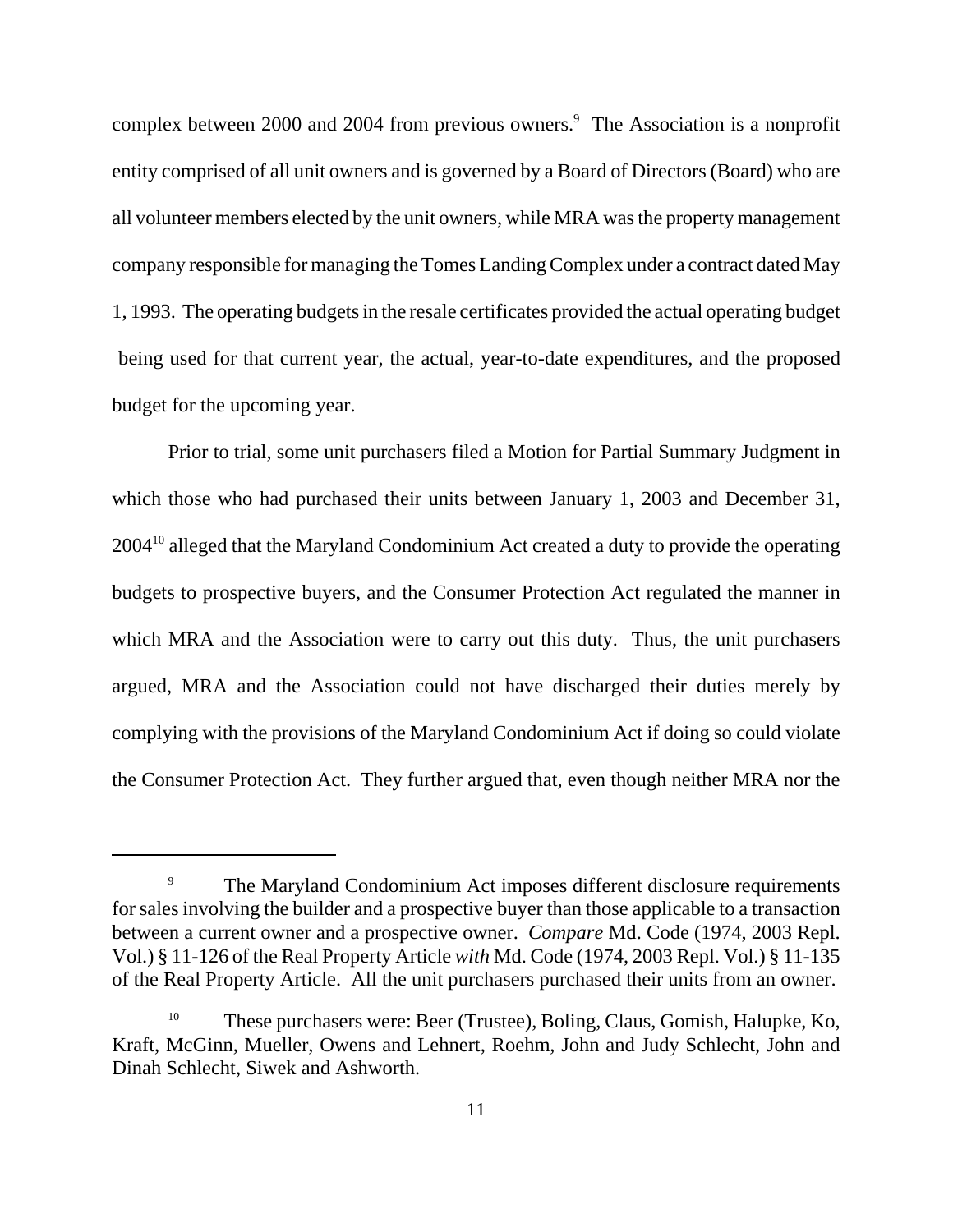Association was a direct seller of the condominium units, they were liable under the principle espoused in *Hoffman v. Stamper*, 385 Md. 1, 867 A.2d 276 (2005), in which we held that an appraiser could be held liable under the Consumer Protection Act for false and misleading appraisals created for the sale of a house, even though the appraiser was not the direct seller. Subsequent to the first motion being granted, a second group of unit purchasers, those who bought their units between January 1, 2000 and June  $12, 2003$ ,<sup>11</sup> moved for partial summary judgment on the same counts and under the same theories as those of the first group.

MRA and the Association replied and also filed Cross Motions for Summary Judgment in which they argued that they were entitled to summary judgment because the Consumer Protection Act did not apply to them because they were not the sellers, or merchants, in the condominium sales transactions. They further argued that the Maryland Condominium Act imposed specific disclosure requirements upon them, which they met, and which discharged them from any liability as a matter of law.

After numerous other pleadings were filed and a hearing, the trial judge granted partial summary judgment in favor of the unit purchasers<sup>12</sup> and held that the Association and MRA were liable as a matter of law under the Consumer Protection Act for their representations

<sup>&</sup>lt;sup>11</sup> These purchasers were: Armstrong, Conover, Jones, Green and Kettell, Lina, Maciejeski, Stalcup, Sugar, and Schaefer.

<sup>&</sup>lt;sup>12</sup> The entries of partial summary judgment were made on December 18th, 2006 with respect to the plaintiffs who had purchased their units between January 1, 2003 and December 31, 2004 and on April 26, 2007 with respect to the plaintiffs who had purchased their units between January 1, 2000 and June 12, 2003.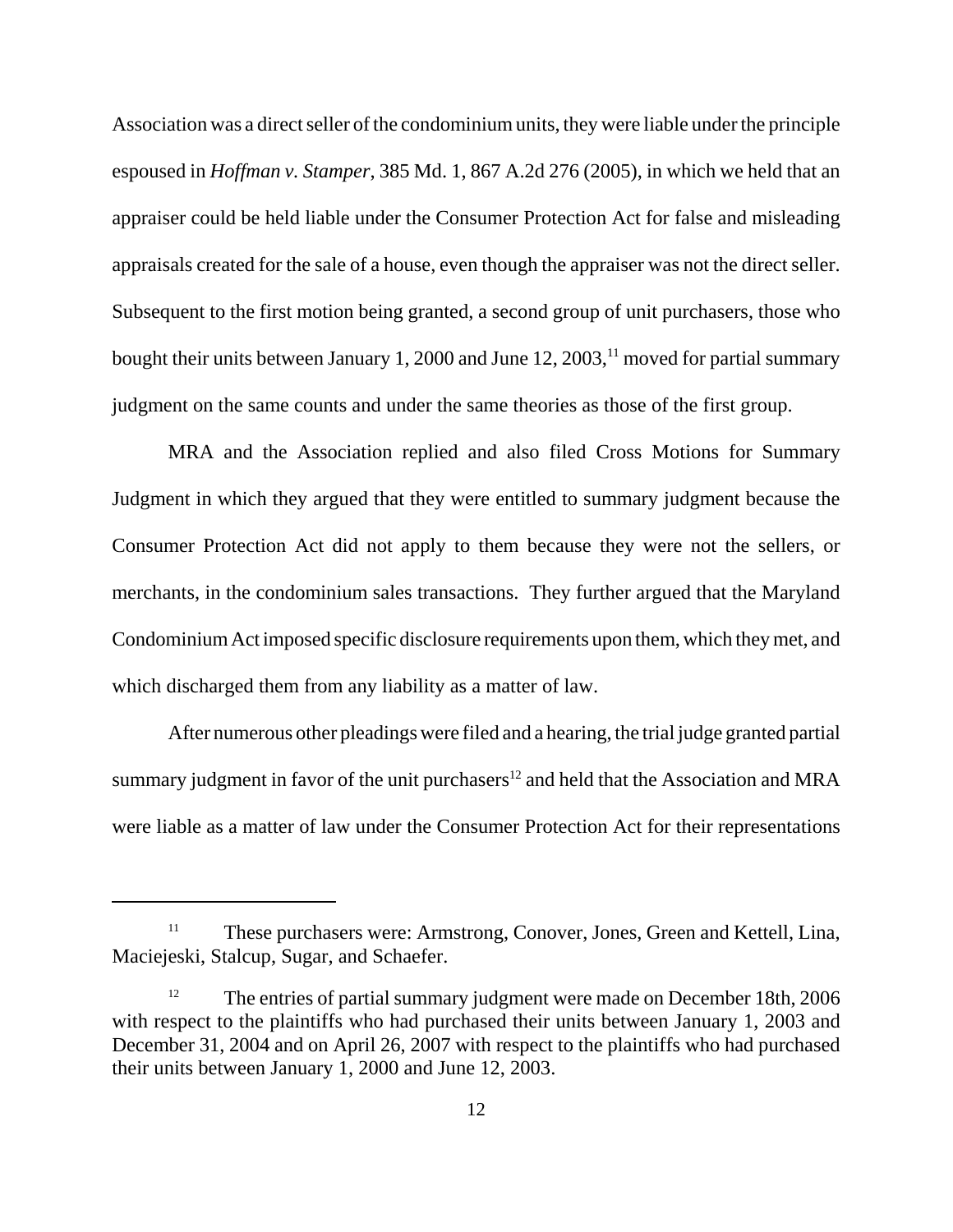in the operating budgets contained in the resale certificate that indicated expenses had

declined from the prior year to the current year:

But I find from the undisputed facts in the case that the operating budgets which were provided to the movants prior to their purchases of their condos had the capacity, tendency and effect of misleading the movants in connection with their purchases of the condominiums in Tomes Landing Condominiums.

And further, as the result, the furnishing of these materially misleading budgets to the movants constituted an unfair or deceptive trade practice in violation of Sections 13- 301(1), 13-301(3), and 13-303 of the Maryland Consumer Protection Act.

And based on the factual evidence attached to this motion I conclude that no reasonable fact finder could conclude otherwise.

And for these reasons the movants are entitled as a matter of law to a judgment of liability against the Association and MRA for violations of the Consumer Protection Act under Courts 2, 4, 6, 10, 12, and 13 of the Second Amended Complaint.

Thereafter, MRA and the Association noted an appeal to the Court of Special Appeals, consolidating their challenges of both grants of summary judgment into one appeal. While the matter was pending before the Court of Special Appeals, both sides filed Petitions for a Writ of Certiorari to this Court, which we granted, 402 Md. 352, 936 A.2d 850 (2007).

After granting the Petitions for a Writ of Certiorari while the matter was pending before the Court of Special Appeals, and after hearing arguments, we filed an opinion that vacated the grant of summary judgment, opining that the Consumer Protection Act does apply, but MRA and the Association were required to disclose only approved, not proposed or contemplated, capital expenditures in the operating budgets they provided to prospective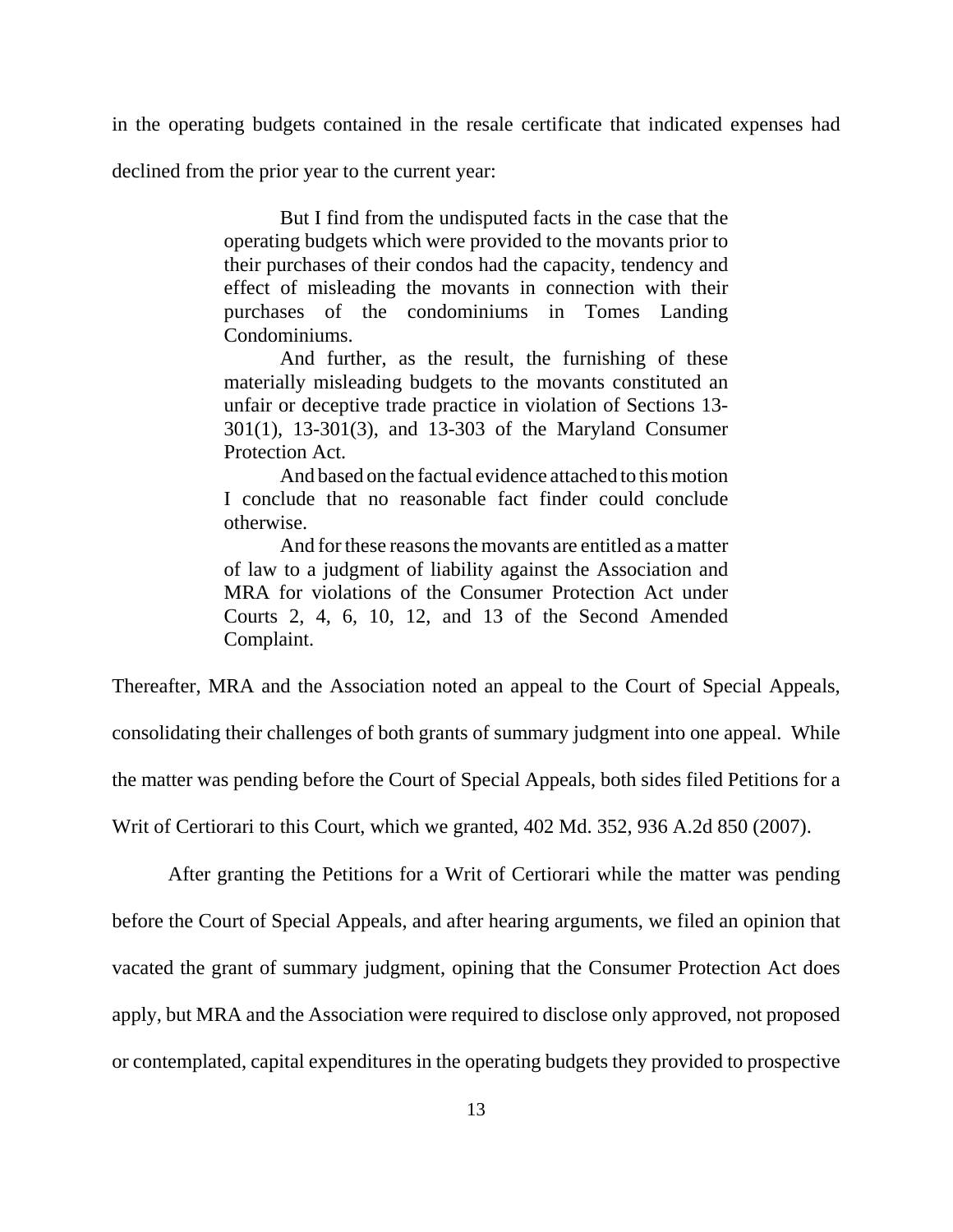purchasers. We remanded the case, however, to consider whether MRA and the Association violated Section 11-135(a)(4)(x)<sup>13</sup> of the Maryland Condominium Act by not disclosing conditions that could constitute building or health code violations. Both MRA and the Association, as well as the unit purchasers, filed Motions for Reconsideration of our previous opinion. MRA and the Association argued that we improperly considered, and remanded for the trial court's consideration of, whether MRA and the Association were required to disclose building conditions that may have been code violations but were never charged as such under the Maryland Condominium Act, because that issue was not preserved for our consideration.

The unit purchasers argued that we expressly should have decided whether the operating budgets, as provided to the purchasers, violated the Consumer Protection Act, and that this Court should expressly have stated that an entity can comply with the Maryland Condominium Act's disclosure provisions, but do so in a manner that violates the Consumer Protection Act; they also conceded that they did not assert a violation of Section 11-  $135(a)(4)(x)$  of the Maryland Condominium Act as a basis for liability under the Consumer Protection Act when moving for summary judgment. As a result of our granting the Motions

Section  $11-135(a)(4)(x)$  of the Maryland Condominium Act.

<sup>&</sup>lt;sup>13</sup> Section 11-135(a)(4)(x) of the Maryland Condominium Act states, in relation to what a condominium association must provide to a prospective buyer,

<sup>(</sup>x) A statement as to whether the council of unit owners has knowledge of any violation of the health or building codes with respect to the unit, the limited common elements assigned to the unit, or any other portion of the condominium[.]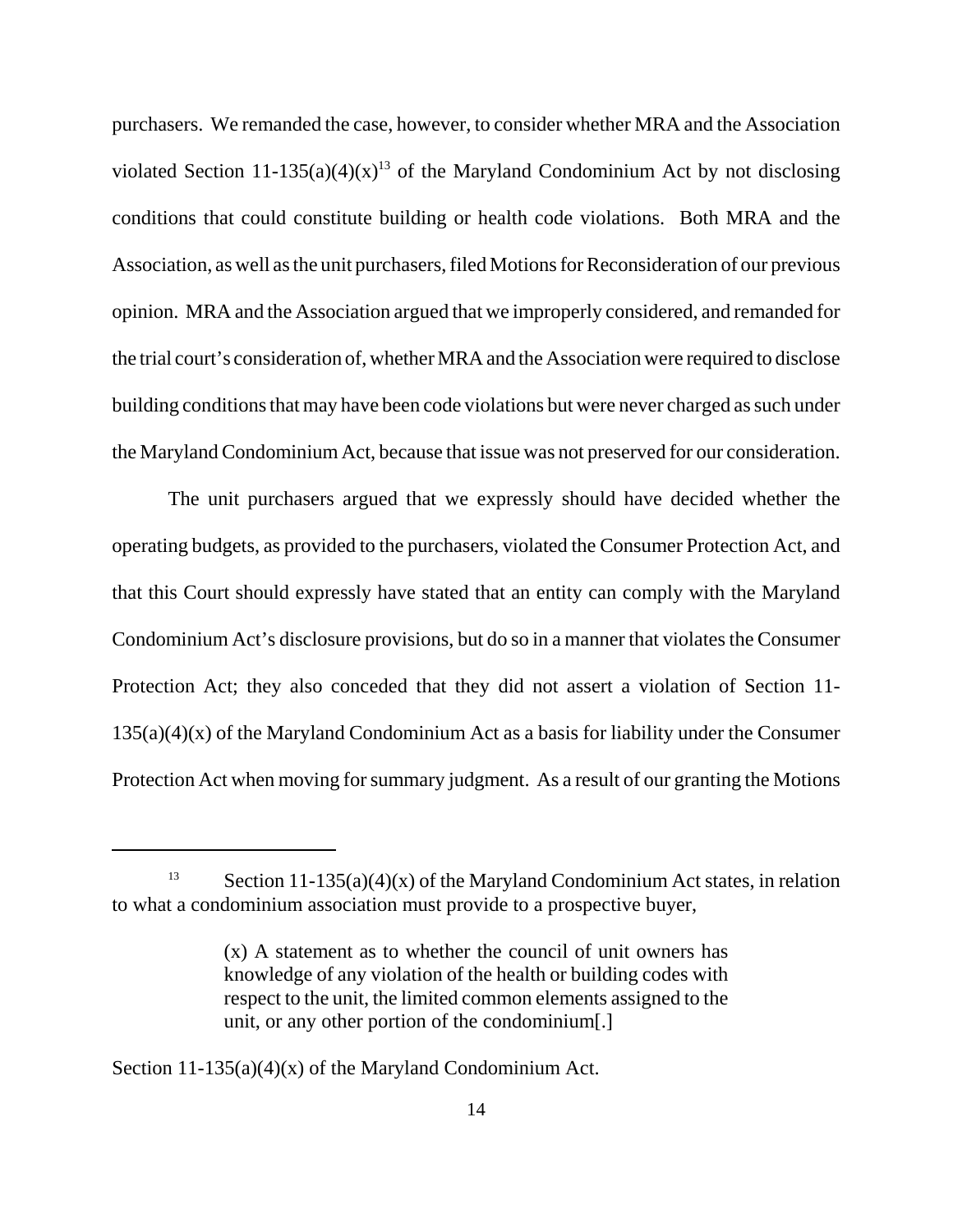for Reconsideration, we now consider the questions originally presented.

Before considering the questions presented, we believe it is helpful, from the outset, to set forth the distinctions between a condominium, a condominium unit, and a council of unit owners, because this case implicates the role of a council of unit owners or a condominium association in the sale of a condominium unit. In *Ridgely Condominium Ass'n, v. Smyrnioudis*, 343 Md. 357, 681 A.2d 494 (1996), we had an opportunity to discuss the relationship between condominiums and condominium units and explained the unit owner's "hybrid property interest":

> A condominium is a "communal form of estate in property consisting of individually owned units which are supported by collectively held facilities and areas." *Andrews v. City of Greenbelt*, 293 Md. 69, 71, 441 A.2d 1064 (1982).

> > The term condominium may be defined generally as a system for providing separate ownership of individual units in multiple-unit developments. In addition to the interest acquired in a particular apartment, each unit owner also is a tenant in common in the underlying fee and in the spaces and building parts used in common by all the unit owners.

4B Richard R. Powell, *Powell on Real Property* ¶ 632.1[4] (1996). A condominium owner, therefore, holds a hybrid property interest consisting of an exclusive ownership of a particular unit or apartment and a tenancy in common with the other co-owners in the common elements.

*Ridgely Condominium Ass'n*, 343 Md. at 358-59, 681 A.2d at 495. The creation and

responsibilities of the council of unit owners of a condominium is set forth, in part, by

Section 11-109 of the Maryland Condominium Act, which explicates the largely maintenance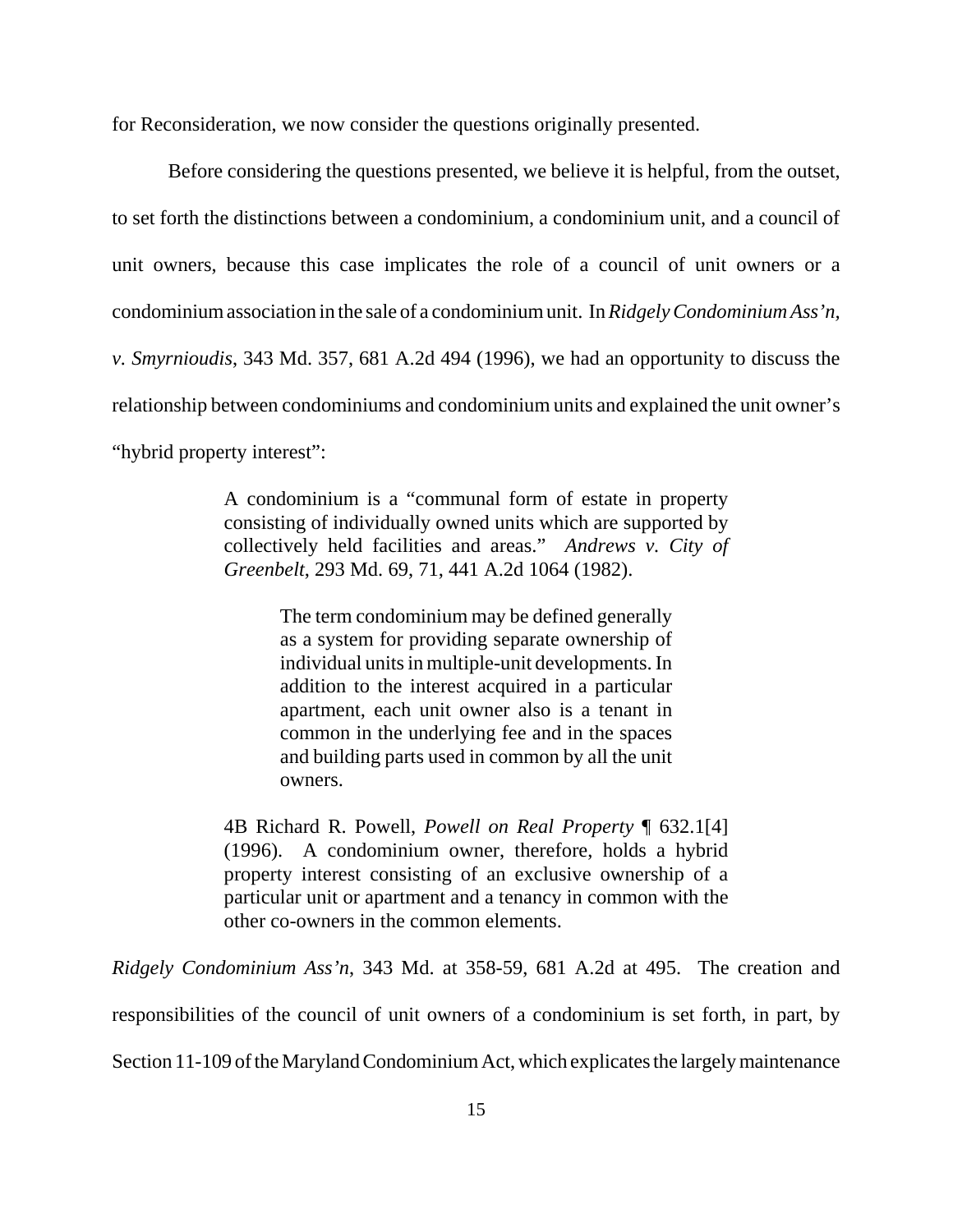and fee- collection roles of the entity.<sup>14</sup> Section 11-108.1 of the Maryland

<sup>14</sup> Section 11-109 of the Maryland Condominium Act, discussing the roles of condominium associations, provides:

(a) *Legal entity; composition*.– The affairs of the condominium shall be governed by a council of unit owners which, even if unincorporated, is constituted a legal entity for all purposes. The council of unit owners shall be comprised of all unit owners.

(b) *Delegation of powers.*– The bylaws may authorize or provide for the delegation of any power of the council of unit owners to a board of directors, officers, managing agent, or other person for the purpose of carrying out the responsibilities of the council of unit owners.

\* \* \*

(d) *Council - Incorporation and powers.*– The council of unit owners may be either incorporated as a nonstock corporation or unincorporated and it is subject to those provisions of Title 5, Subtitle 2 of the Corporations and Associations Article which are not inconsistent with this title. The council of unit owners has, subject to any provision of this title, and except as provided in paragraph (22) of this subsection, the declaration, and bylaws, the following powers:

(1) To have perpetual existence, subject to the right of the unit owners to terminate the condominium regime as provided in § 11-123 of this title;

(2) To adopt and amend reasonable rules and regulations;

(3) To adopt and amend budgets for revenues, expenditures, and reserves and collect assessments for common expenses from unit owners;

(4) To sue and be sued, complain and defend, or intervene in litigation or administrative proceedings in its own name on behalf of itself or two or more unit owners on matters affecting the condominium;

(5) To transact its business, carry on its operations and exercise the powers provided in this subsection in any state, territory, district, or possession of the United States and in any foreign country;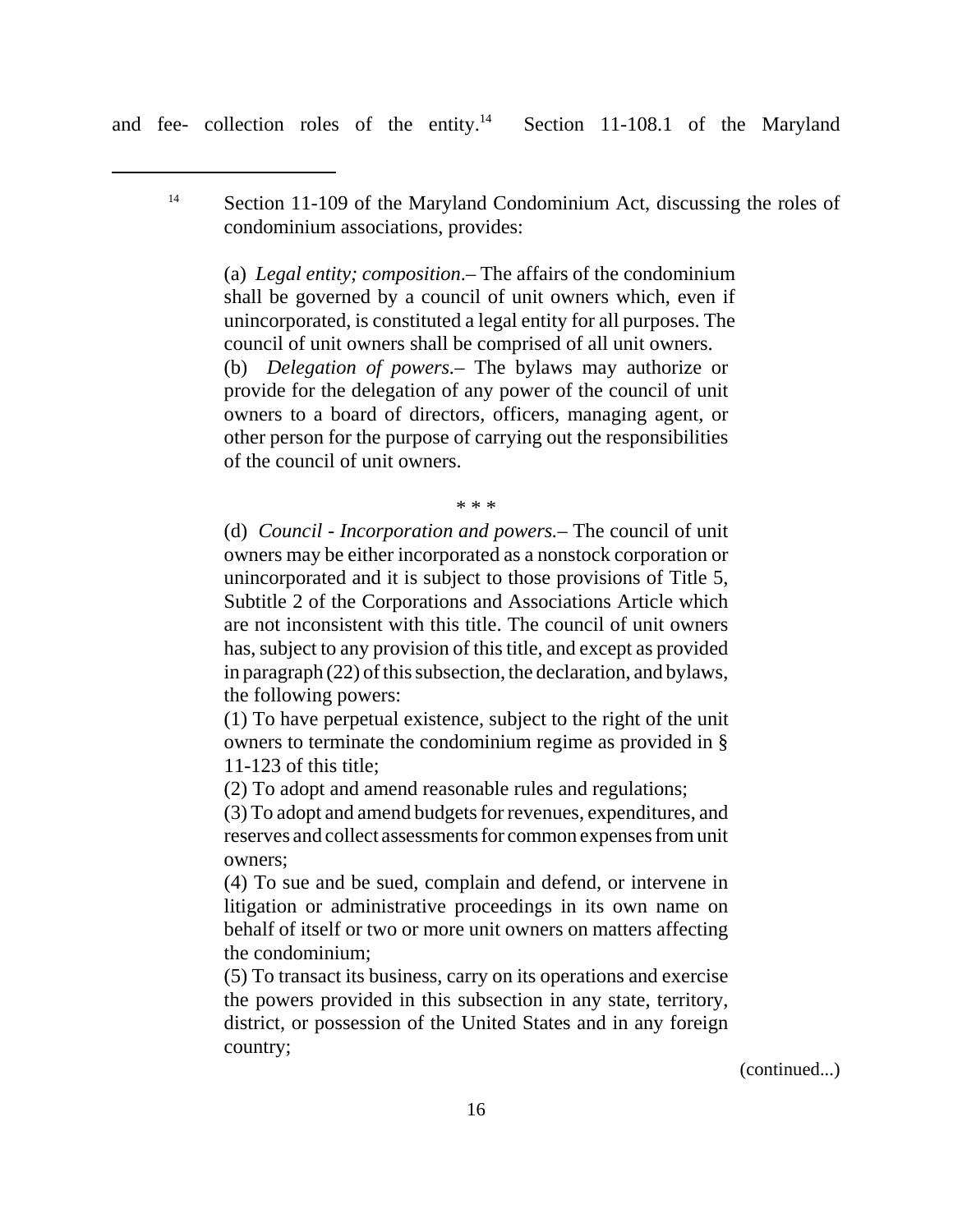$14$ (...continued)

(6) To make contracts and guarantees, incur liabilities and borrow money, sell, mortgage, lease, pledge, exchange, convey, transfer, and otherwise dispose of any part of its property and assets;

(7) To issue bonds, notes, and other obligations and secure the same by mortgage or deed of trust of any part of its property, franchises, and income;

(8) To acquire by purchase or in any other manner, to take, receive, own, hold, use, employ, improve, and otherwise deal with any property, real or personal, or any interest therein, wherever located;

(9) To hire and terminate managing agents and other employees, agents, and independent contractors;

(10) To purchase, take, receive, subscribe for or otherwise acquire, own, hold, vote, use, employ, sell, mortgage, loan, pledge or otherwise dispose of, and otherwise use and deal in and with, shares or other interests in, or obligation of corporations of the State, or foreign corporations, and of associations, partnerships, and individuals;

(11) To invest its funds and to lend money in any manner appropriate to enable it to carry on the operations or to fulfill the purposes named in the declaration or bylaws, and to take and to hold real and personal property as security for the payment of funds so invested or loaned;

(12) To regulate the use, maintenance, repair, replacement, and modification of common elements;

(13) To cause additional improvements to be made as a part of the general common elements;

(14) To grant easements, rights-of-way, licenses, leases in excess of 1 year, or similar interests through or over the common elements in accordance with § 11-125(f) of this title; (15) To impose and receive any payments, fees, or charges for the use, rental, or operation of the common elements other than limited common elements;

(16) To impose charges for late payment of assessments and, after notice and an opportunity to be heard, levy reasonable fines for violations of the declaration, bylaws, and rules and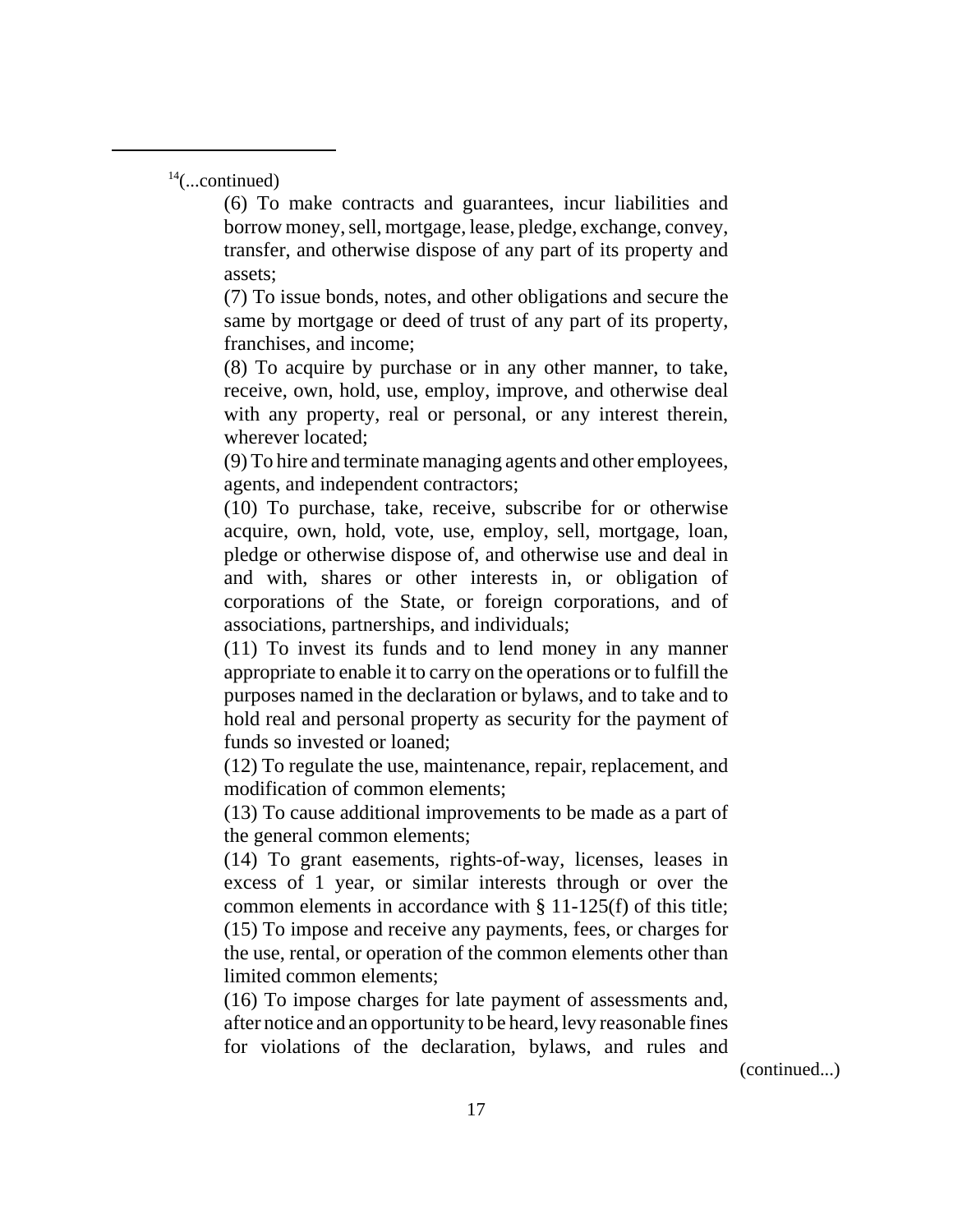Condominium Act also charges the council of unit owners with the responsibilities of repair

 $14$ (...continued)

regulations of the council of unit owners, under § 11-113 of this title;

(17) To impose reasonable charges for the preparation and recordation of amendments to the declaration, bylaws, rules, regulations, or resolutions, resale certificates, or statements of unpaid assessments;

(18) To provide for the indemnification of and maintain liability insurance for officers, directors, and any managing agent or other employee charged with the operation or maintenance of the condominium;

(19) To enforce the implied warranties made to the council of unit owners by the developer under § 11-131 of this title;

(20) To enforce the provisions of this title, the declaration, bylaws, and rules and regulations of the council of unit owners against any unit owner or occupant;

(21) Generally, to exercise the powers set forth in this title and the declaration or bylaws and to do every other act not inconsistent with law, which may be appropriate to promote and attain the purposes set forth in this title, the declaration or bylaws; and

(22) To designate parking for individuals with disabilities, notwithstanding any provision in the declaration, bylaws, or rules and regulations.

(e) *Unit owner's interest in council's property.*– A unit owner may not have any right, title, or interest in any property owned by the council of unit owners other than as holder of a percentage interest in common expenses and common profits appurtenant to his unit.

(f) *Unit owner's rights as holder of percentage interest.*– A unit owner's rights as holder of a percentage interest in common expenses and common profits are such that:

(1) A unit owner's right to possess, use, or enjoy property of the council of unit owners shall be as provided in the bylaws; and (2) A unit owner's interest in the property is not assignable or attachable separate from his unit except as provided in §§ 11-107(d) and  $11-112(g)$  of this title.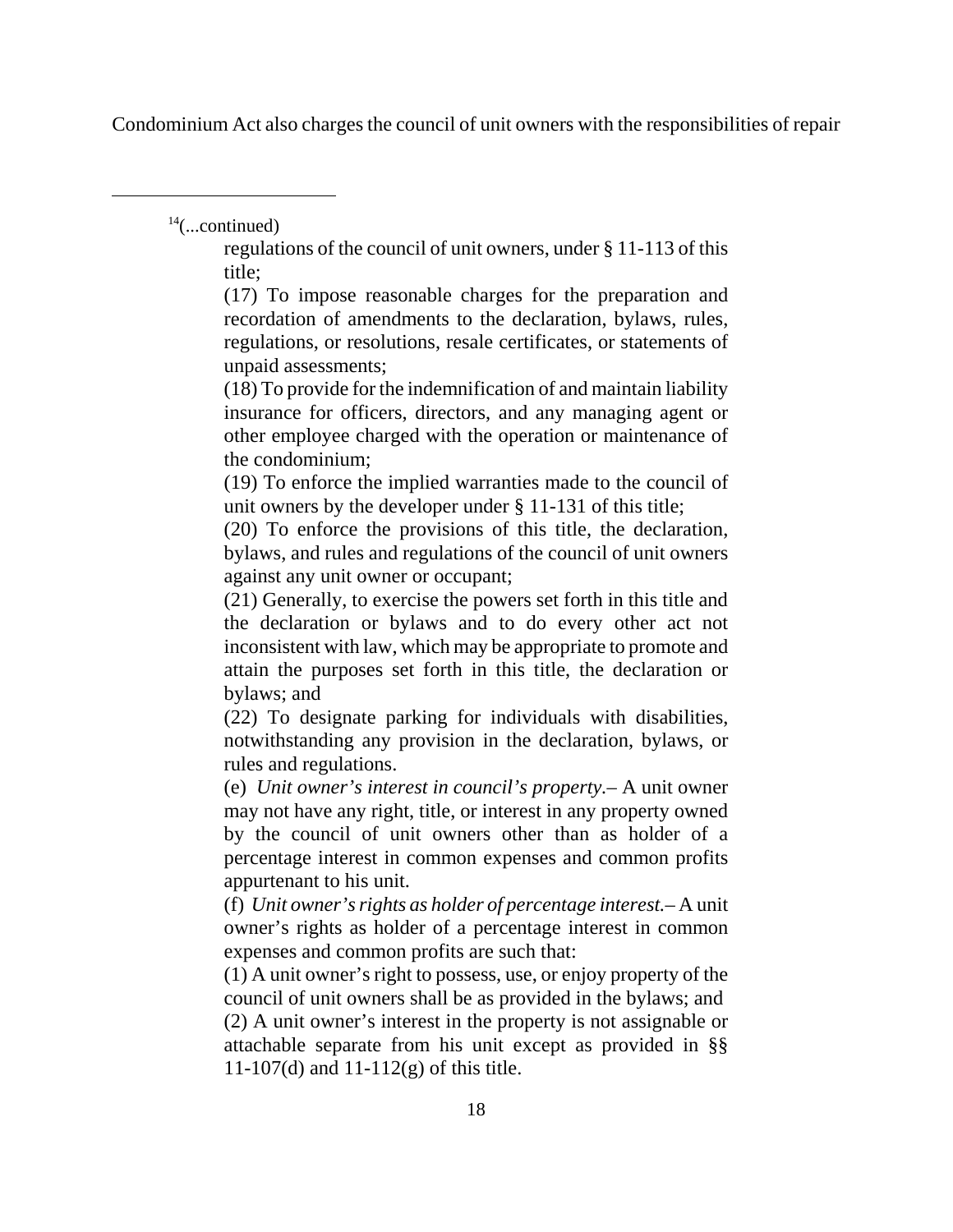and maintenance of the common elements:

Except to the extent otherwise provided by the declaration or bylaws, and subject to § 11-114 of this title, the council of unit owners is responsible for maintenance, repair, and replacement of the common elements, and each unit owner is responsible for maintenance, repair, and replacement of his unit.

Section 11-108.1 of the Maryland Condominium Act.<sup>15</sup>

A condominium association generally is created through the adoption of bylaws, which impose numerous contractual obligations on the unit owners and the condominium association. The applicable bylaws governing the Tomes Landing Condominium Association provide that the Council of Unit Owners will be responsible for estimating total operating expenses for the Condominium Association and for raising funds to provide for the care and maintenance of the condominium for the ensuing year; the unit owners, in return, are responsible for paying to the association a monthly fee for operating expenses, maintenance and repair, related to their percentage ownership interest:

### ARTICLE III ADMINISTRATION

Section 1. Council Responsibilities. The Council of the Unit Owners will be comprised of every person, firm or corporation which owns, severally or with others, any Unit and will constitute "Tome's Landing Condominium Association, Incorporated" (hereinafter referred to as "Council" or "Council of Unit Owners") who will have responsibility for administering the project, electing members of the Board of Directors,

<sup>&</sup>lt;sup>15</sup> Effective June 1, 2009, Section 11-108.1 was amended, subsequent to the facts underlying this case, to add "and subject to § 11-114 of this title." Section 11-114 of the Maryland Condominium Act governs the required insurance coverage that a council of unit owners must maintain and is not relevant to the matter now before us.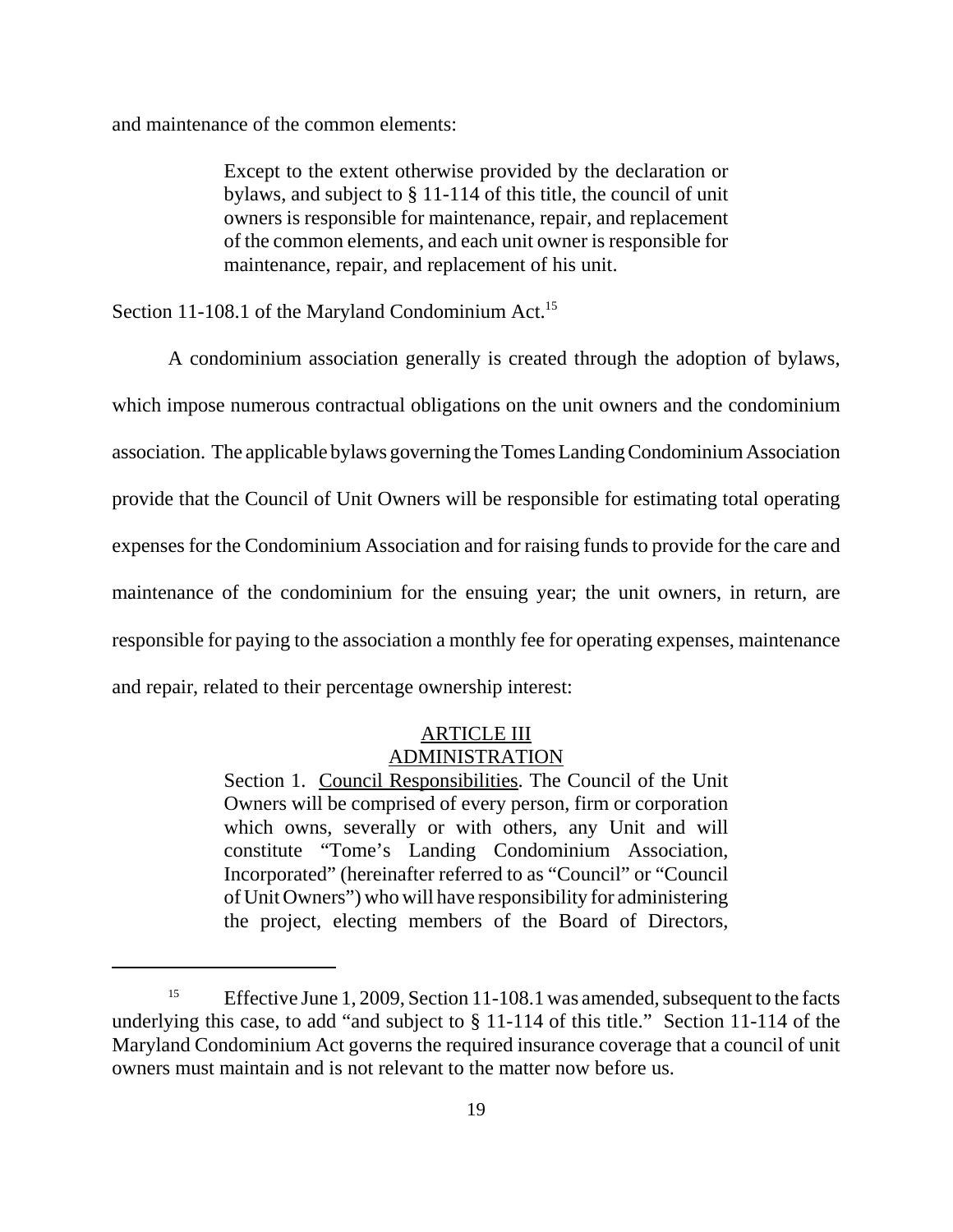establishing and collecting monthly assessments and arranging for the management of the project. Except as otherwise provided, decisions and resolutions of the Council shall require approval by a majority of Unit Owners present and voting, in person or by proxy.

#### \* \* \*

# ARTICLE VII

## OBLIGATIONS OF THE OWNERS

Section 1. Assessments: Liens; Furnishing of Certificates (a) The fiscal year of the Council shall consist of twelve (12) calender months, commencing on January 1. Not later than sixty (60) days prior to the commencement of each fiscal year, the Board of Directors shall estimate the total common expenses required for the operation and maintenance of the Condominium during the ensuing year, including particularly, but not by way of limitations, all sums required for the items set forth in Section 11-109.2 of the Condominium Act and all sums required to provide labor, materials, services, utilities and insurance for the operation, maintenance and care of the Condominium and the conveniences deemed desirable to the use and enjoyment thereof, together with a reasonable amount deemed necessary by the Board of Directors as an operating reserve for contingencies and an adequate reserve for repair and replacement of the Common Elements. Within fifteen (15) days thereafter, the Board of Directors shall notify each Unit Owner, in writing, of the proposed budget listing each expense for the coming fiscal year and such Unit Owner's proportionate share of the aggregate estimated common expenses, based on his percentage interest in the common profits and expenses. . . .

(b) The Board of Directors shall establish and maintain a reasonable reserve operating fund and an adequate reserve repair and replacement fund. . . .

(c) If the Board of Directors at any time determines that the common expenses assessed under paragraph (a) of this Section 1, or the reserve funds established under paragraph (b) of this Section 1, are inadequate, or that additional funds are otherwise required for the operation and maintenance of the Condominium, it may assess such further sums, as common expenses, as it may deem necessary and levy the same against each Unit Owner in accordance with his percentage interest in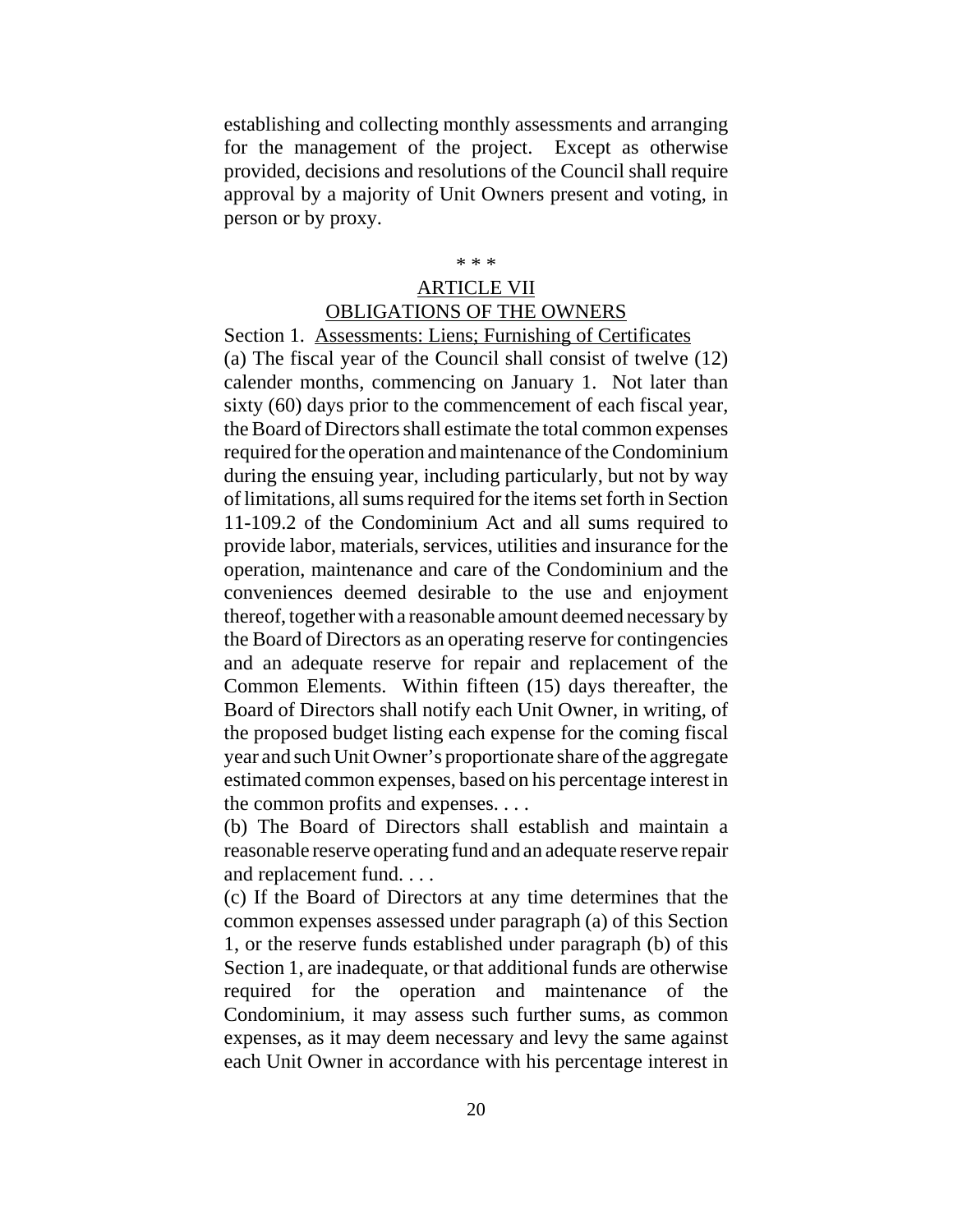the common profits and expenses. However, any expenditure made, other than those made because of conditions which, if not corrected, could reasonably result in a threat to the health or safety of the Unit Owners or a significant risk of damage to the Condominium, that would result in an increase in an amount of assessments for the current fiscal year of the Condominium in excess of fifteen percent (15%) of the budgeted amount previously adopted, shall have the assent of Unit Owners representing fifty-one percent (51%) of the total votes in the Condominium, at a special meeting of the Council called for this purpose . . . .

(d) Each Unit Owner shall be personally obligated to pay to the Board of Directors, or its designee, the common expenses or other expenses levied against him by the Board of Directors under any of the provisions of the Declaration or these By-Laws.

Although the bylaws create contractual duties among the council of unit owners and

the unit owners, the duties do not extend to a prospective buyer; there simply does not exist contractual privity between the council of unit owners and the buyer of a unit. *Swinson v. Lords Landing Village Condominium*, 360 Md. 462, 477, 758 A.2d 1008, 1016 (2000). Section 11-135 of the Maryland Condominium Act, however, imposes a duty upon councils of unit owners to provide buyers with a "resale certificate" when a unit is resold. *Id.* at 477- 78, 758 A.2d at 1016-17; Section 11-135 of the Maryland Condominium Act.<sup>16</sup> The resale certificate provided by the council of unit owners is to contain:

(i) A statement disclosing the effect on the proposed conveyance

<sup>&</sup>lt;sup>16</sup> Section 11-135(a) of the Maryland Condominium Act states that, except for condominiums containing less than seven units, the applicable rules for which are outlined in subsection (b), "a contract for the resale of a unit by a unit owner other than a developer is not enforceable unless . . . the unit owner furnishes to the purchaser not later than 15 days prior to closing: (1) A copy of the declaration (other than the plats); (2) The bylaws; (3) The rules or regulations of the condominium; (4) A [resale] certificate . . . ."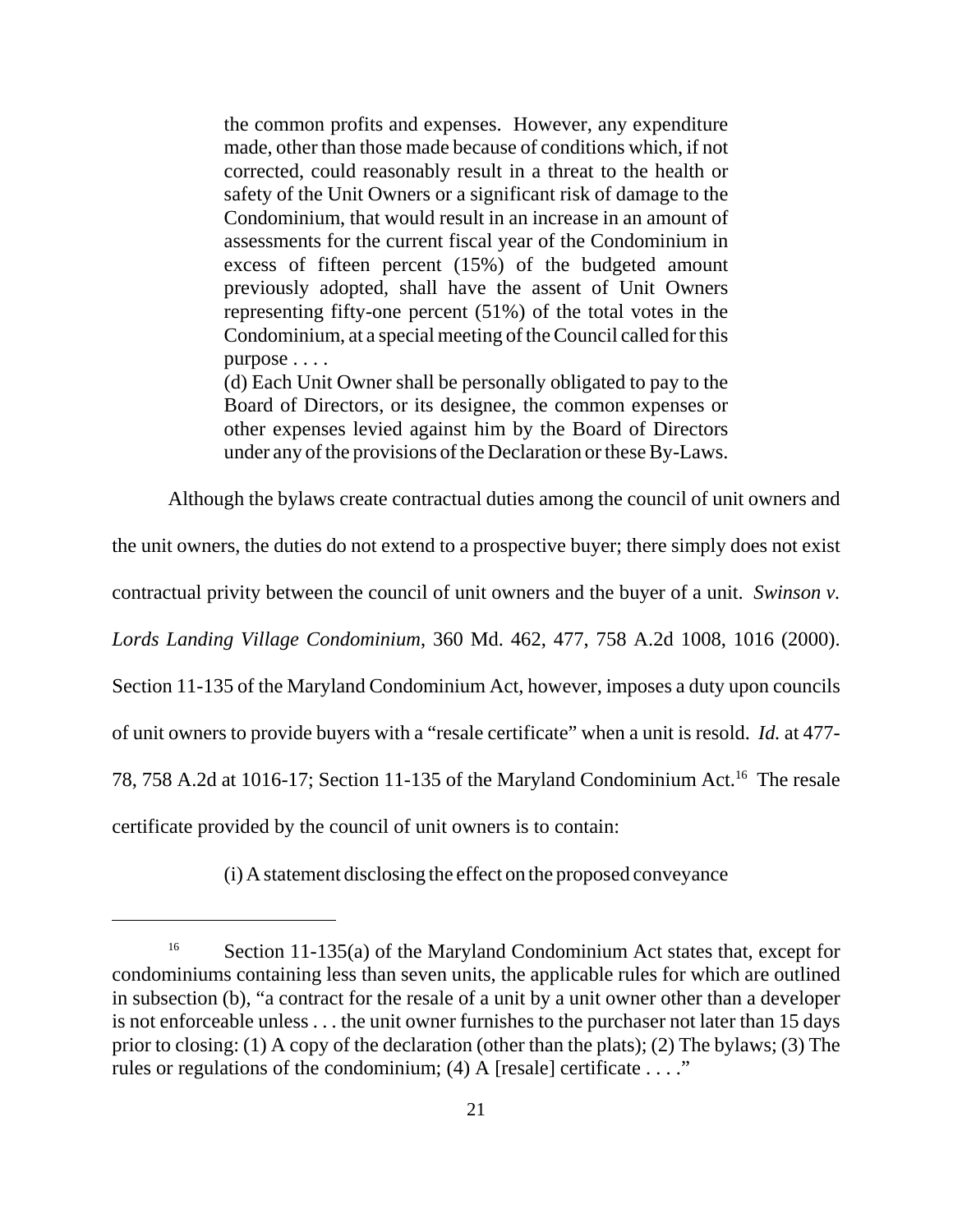of any right of first refusal or other restraint on the free alienability of the unit other than any restraint created by the unit owner;

(ii) A statement setting forth the amount of the monthly common expense assessment and any unpaid common expense or special assessment currently due and payable from the selling unit owner;

(iii) A statement of any other fees payable by the unit owners to the council of unit owners;

(iv) A statement of any capital expenditures approved by the council of unit owners planned at the time of the conveyance which are not reflected in the current operating budget disclosed under subparagraph (vi) of this paragraph;

(v) The most recent regularly prepared balance sheet and income expense statement, if any, of the condominium;

(vi) The current operating budget of the condominium including details concerning the reserve fund for repair and replacement and its intended use, or a statement that there is no reserve fund; (vii) A statement of any judgments against the condominium

and

the existence of any pending suits to which the council of unit owners is a party;

(viii) A statement generally describing any insurance policies provided for the benefit of unit owners, a notice that copies of the policies are available for inspection, stating the location at which the copies are available, and a notice that the terms of the policy prevail over the description;

(ix) A statement as to whether the council of unit owners has knowledge that any alteration or improvement to the unit or to the limited common elements assigned to the unit violates any provision of the declaration, bylaws, or rules or regulations;

(x) A statement as to whether the council of unit owners has knowledge of any violation of the health or building codes with respect to the unit, the limited common elements assigned to the unit, or any other portion of the condominium;

(xi) A statement of the remaining term of any leasehold estate affecting the condominium and the provisions governing any extension or renewal thereof; and

(xii) A description of any recreational or other facilities which are to be used by the unit owners or maintained by them or the council of unit owners, and a statement as to whether or not they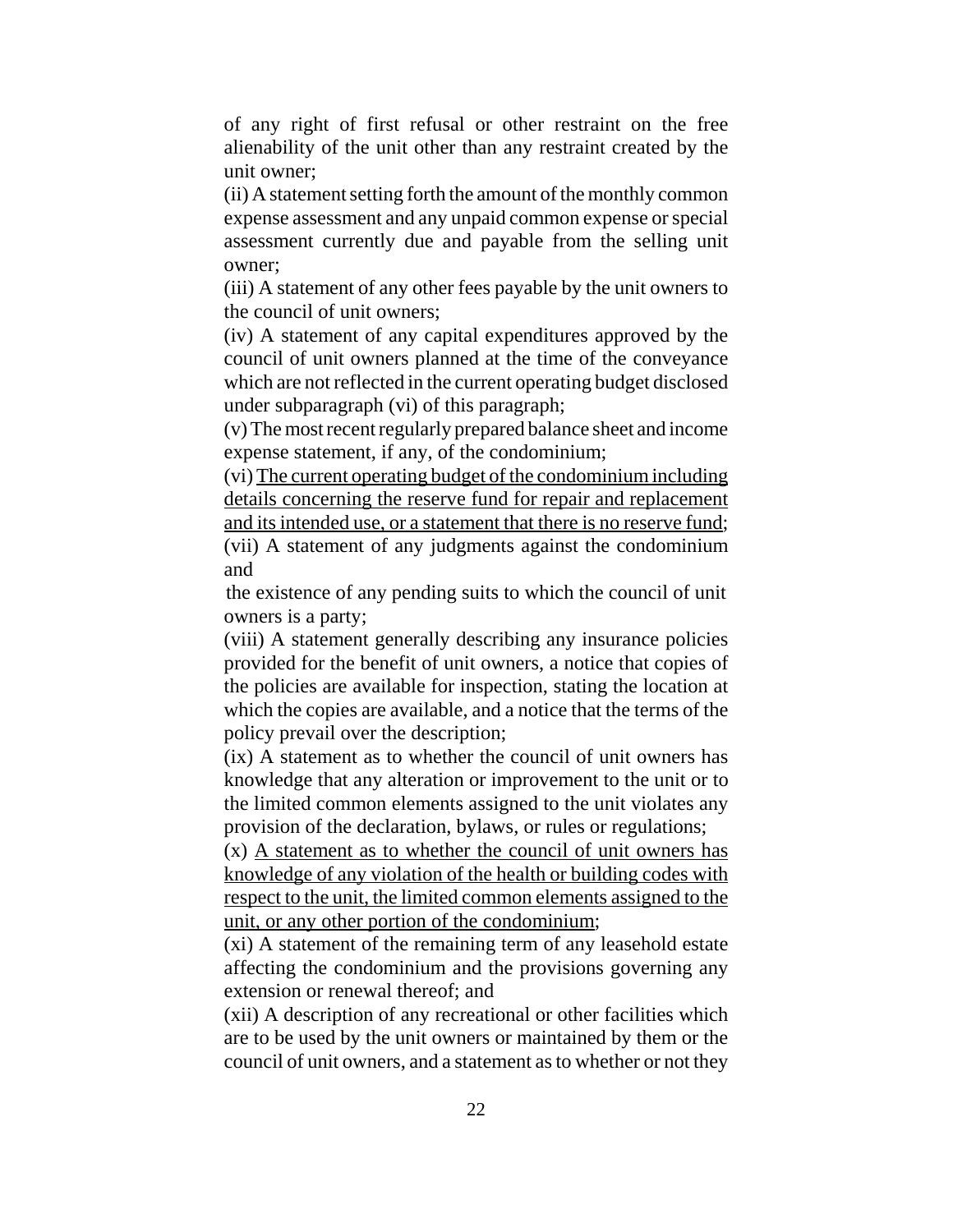are to be a part of the common elements[.]

Section 11-135(a)(4) of the Maryland Condominium Act (emphasis added). Subsection (vi) is the part of the Condominium Act that provides the basis for the partial summary judgment granted in this case, while subsection (x) is the basis upon which our earlier opinion was rendered.17

Further, the unit purchasers abandoned their argument regarding known but uncharged building and health code violations during one of the hearings on the Motion for Partial Summary Judgment:

> But putting it aside, even assuming U.S. Inspect did inform the defendants there were no building code violations, that disputed fact would not defeat this motion because it doesn't change the misleading nature of the 2000, 2001 and 2002 budgets furnished to the Movants. These budgets contained misleading representations concerning the need for and cost of required repairs, not concerning the existent [sic] or nonexistence of building code violations.

> > So again it is not material to the outcome of this case.

Moreover, in her own hypothetical during the original oral argument before us, counsel for the unit purchasers also conceded that a condominium association's omission of conditions amounting to a potential, but not charged, building code violation would not violate the Condominium Act:

<sup>&</sup>lt;sup>17</sup> MRA, the Association, and the unit purchasers all agree that a violation of subsection (x) was not included as a basis upon which partial summary judgment was granted in the present case. We have often opined that our review of a grant of summary judgment is limited to "only the grounds upon which the trial court relied in granting summary judgment." *River Walk Apartments, LLC v. Twigg*, 396 Md. 527, 542, 914 A.2d 770, 779 (2007), quoting *Standard Fire Ins., Co. v. Barrett*, 395 Md. 439, 451, 910 A.2d 1072, 1079 (2006). The trial judge in this case stated that "the furnishing of these materially misleading budgets to the movants constituted an unfair or deceptive trade practice . . . . And for these reasons the movants are entitled as a matter of law to a judgment of liability. . . ." Thus, the issue of whether MRA and the Association complied with Section  $11-135(a)(4)(x)$  did not form the basis for the grant of summary judgment and is not before us.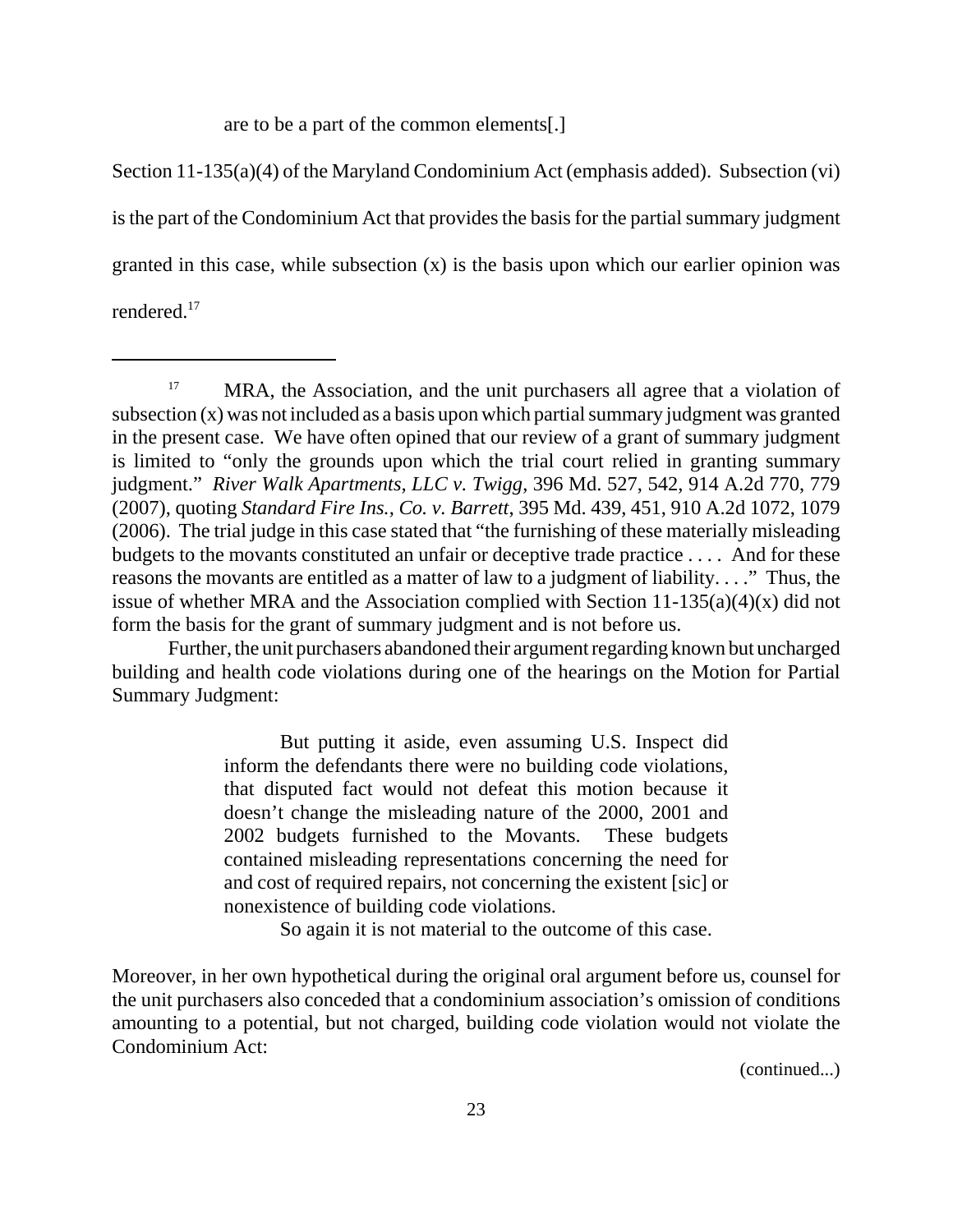The Consumer Protection Act proscribes "unfair or deceptive trade practice . . . in: (1) [t]he sale, lease, rental, loan, or bailment of any consumer goods, consumer realty, or consumer services[.]" Section 13-303 of the Consumer Protection Act.18 The Act defines a "sale" as including any "(1) [s]ale of or offer or attempt to sell . . . real property . . . ," a "[c]onsumer" as "an actual or prospective purchaser, lessee, or recipient of . . . consumer

In their brief, counsel for the buyers also asserted that "Appellees do not contend, as MRA and the Association mistakenly argue, that Appellants were obligated under §11-135 to disclose the existence of construction defects . . . ."

 Even if we were to consider this issue, however, MRA and the Association would be entitled to summary judgment with respect to an alleged violation of Section 11-135(a)(4)(x) because notice of a violation of the health or building codes was never received by MRA or the Association. In *Swinson v. Lords Landing Village Condominium*, 360 Md. 462, 758 A.2d 1008 (2000), we held that Section 11-135(a)(4)(x) did not require a council of unit owners to disclose a Violation Notice pursuant to the Prince George's County Housing Code in the resale certificate. 360 Md. at 481, 758 A.2d at 1018. Under a plain reading of the statute, we held that the omission of the Violation Notice from the resale certificate did not provide the buyer, Swinson, with a basis for relief, because Section  $11-135(a)(4)(x)$  involves only *known* violations of health or building codes, not housing codes. Thus, it is knowledge of a charged violation thereof, rather than the conduct underlying the violation, that requires disclosure under Section 11-135(a)(4)(x). Because they were never issued a notice of any such violations, MRA and the Association could not have violated Section 11-135(a)(4)(x).

Effective June 1, 2011, Section 13-303 was amended to add a new subsection relating to educational services. The quoted language remained unchanged.

 $17$ (...continued)

Another example, how about a building code violation. There's no building code violation that's been issued to the condominium association, so technically you can comply with 11-135, not disclose, you can say "There are no known building code violations" 'cause there's no formal issued violation. But how about if a week earlier, or a month earlier, an engineer said, "You have a major problem. You've got multiple building code violations with this home." Ok, you might technically comply with 11-135 by saying "No, there are no building code violations."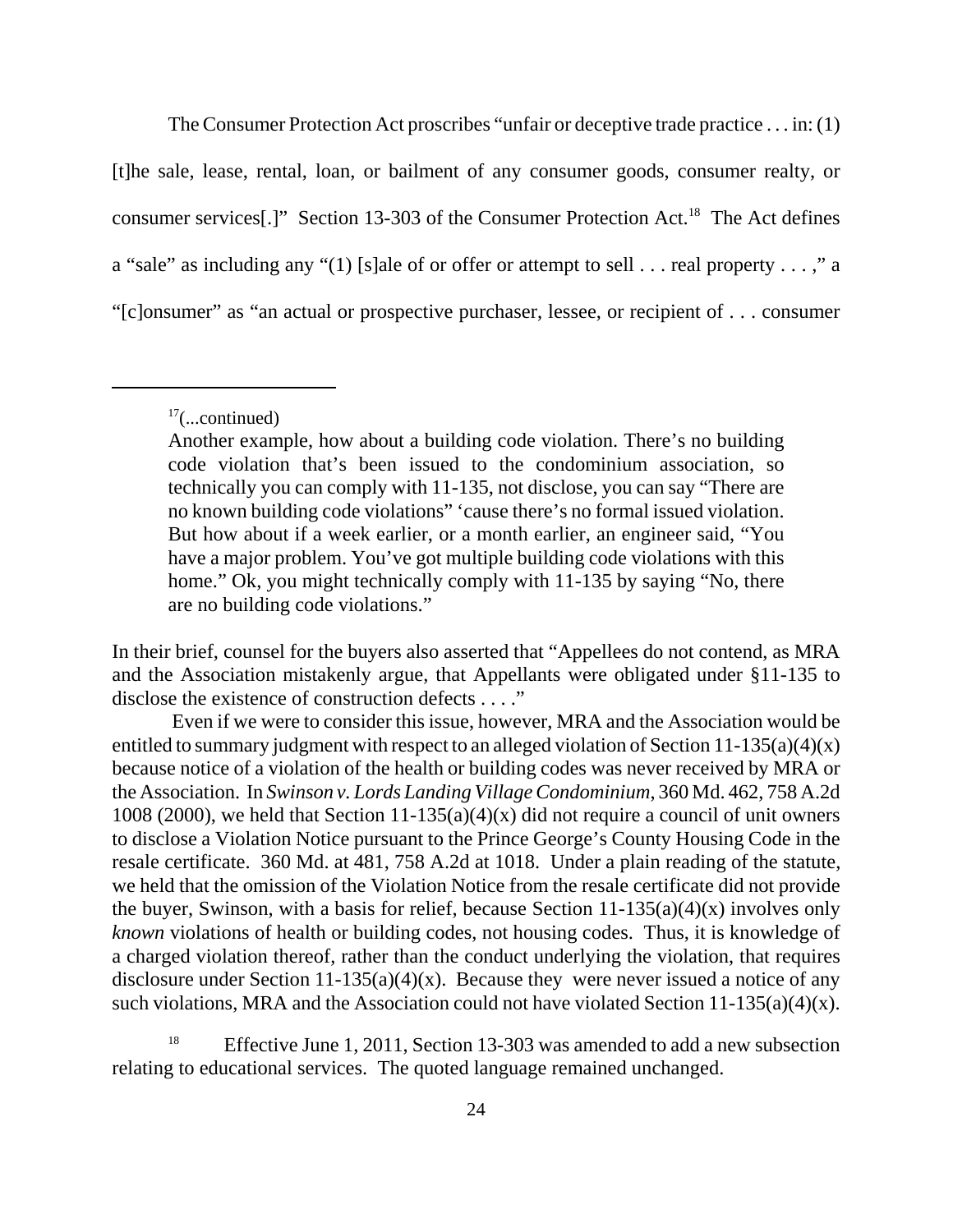realty," Section 13-101, and an unfair or deceptive trade practice to include any:

(1) False, falsely disparaging, or misleading oral or written statement, visual description, or other representation of any kind which has the capacity, tendency, or effect of deceiving or misleading consumers;

(2) Representation that:

(i) Consumer goods, consumer realty, or consumer services have a sponsorship, approval, accessory, characteristic, ingredient, use, benefit, or quantity which they do not have;

#### \* \* \*

(iv) Consumer goods, consumer realty, or consumer services are of a particular standard, quality, grade, style, or model which they are not;

(3) Failure to state a material fact if the failure deceives or tends to deceive;

\* \* \*

(9) Deception, fraud, false pretense, false premise, misrepresentation, or knowing concealment, suppression, or omission of any material fact with the intent that a consumer rely on the same in connection with:

(i) The promotion or sale of any consumer goods, consumer realty, or consumer service;

(ii) A contract or other agreement for the evaluation, perfection, marketing, brokering or promotion of an invention; or

(iii) The subsequent performance of a merchant with respect to an agreement of sale, lease, or rental;

\* \* \*

(13) Use by a seller, who is in the business of selling consumer realty, of a contract related to the sale of single family residential consumer realty, including condominiums and town houses, that contains a clause limiting or precluding the buyer's right to obtain consequential damages as a result of the seller's breach or cancellation of the contract[.]

Section 13-301 of the Consumer Protection Act.

Here, seminally, we have been asked to consider, in the context of a condominium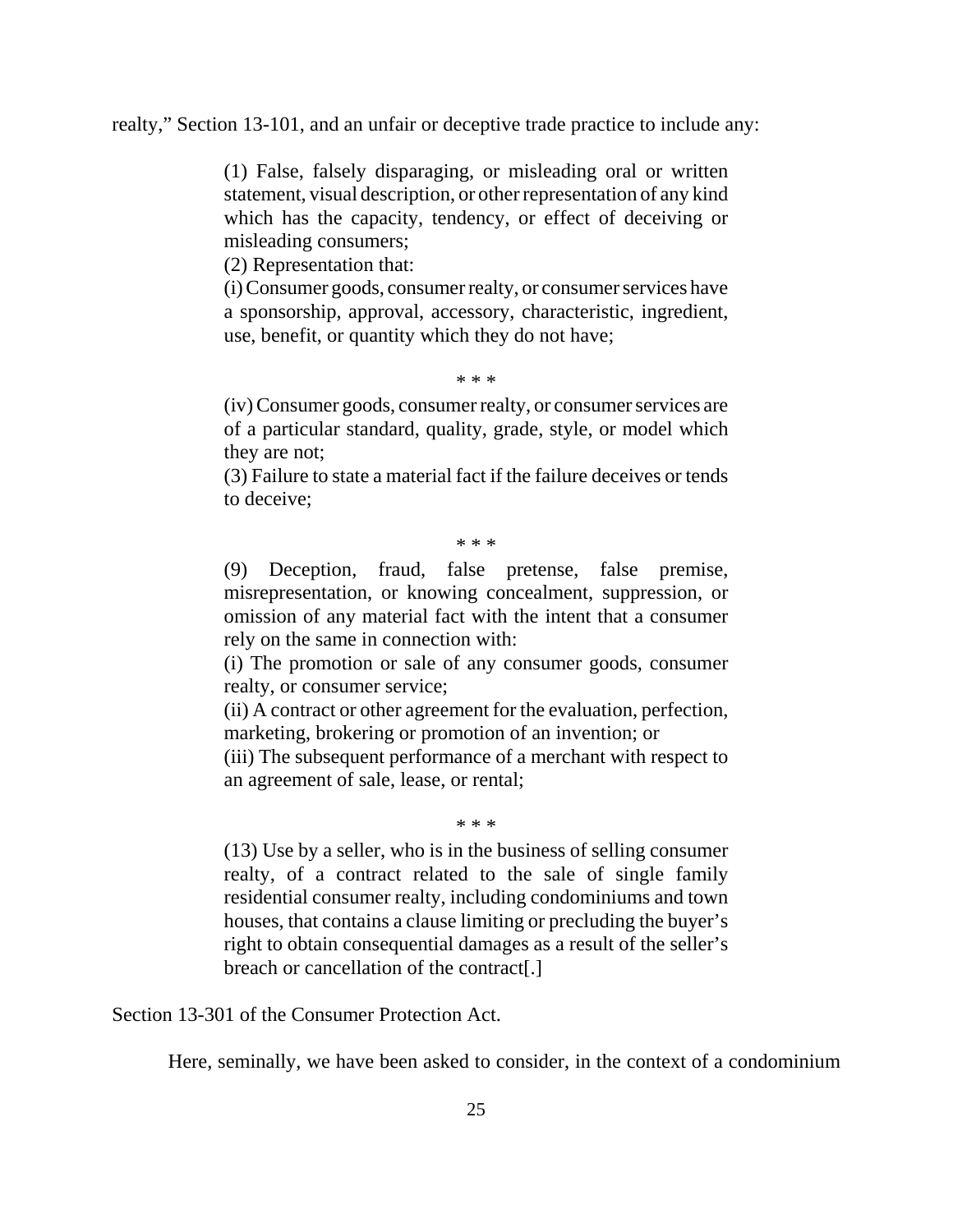sale, whether the association and its management firm can be held liable under the Consumer Protection Act for the issuance of a resale certificate containing an operating budget alleged to be deceptive. In arguing that they cannot be, the Association and MRA rely, for the principle that they are not the sellers, on our decision in *Swinson v. Lords Landing Village Condominium*, 360 Md. 462, 758 A.2d 1008 (2000), in which a condominium association, Lords Landing Village Condominium, sued Winifred Swinson, a condominium unit owner, for an unpaid special assessment, which had been imposed to defray the costs of repairing or replacing rotted and exposed wood and flaking paint on the exterior of the building. Ms. Swinson counterclaimed for fraud, alleging that at the time of her purchase, Lords Landing Village Condominium had violated Section 13-103 of the Prince George's County Housing Code, which stated that a "seller . . . shall be responsible for compliance with all issued notices of violations . . . against or affecting the property at the date of execution . . . ."<sup>19</sup> Specifically, Ms. Swinson argued that the prior unit owner was financially responsible for

Section 13-103 of the Prince George's County Code (1999), *cited in Swinson v. Lords Landing Village Condominium*, 360 Md. 462, 472-73, 758 A.2d 1008, 1014 (2000).

<sup>&</sup>lt;sup>19</sup> Section 13-103 of the Prince George's County Housing Code provided:

The seller of a dwelling structure and premises shall be responsible for compliance with all issued notices of violations of this Subtitle or other laws of the County, or actions in any court on account of such violations, against or affecting the property at the date of execution of any agreement of sale or transfer of ownership of such dwelling structure and premises. Nothing contained in his Subtitle shall affect the validity of any sale, transfer or disposition of any interest in real estate.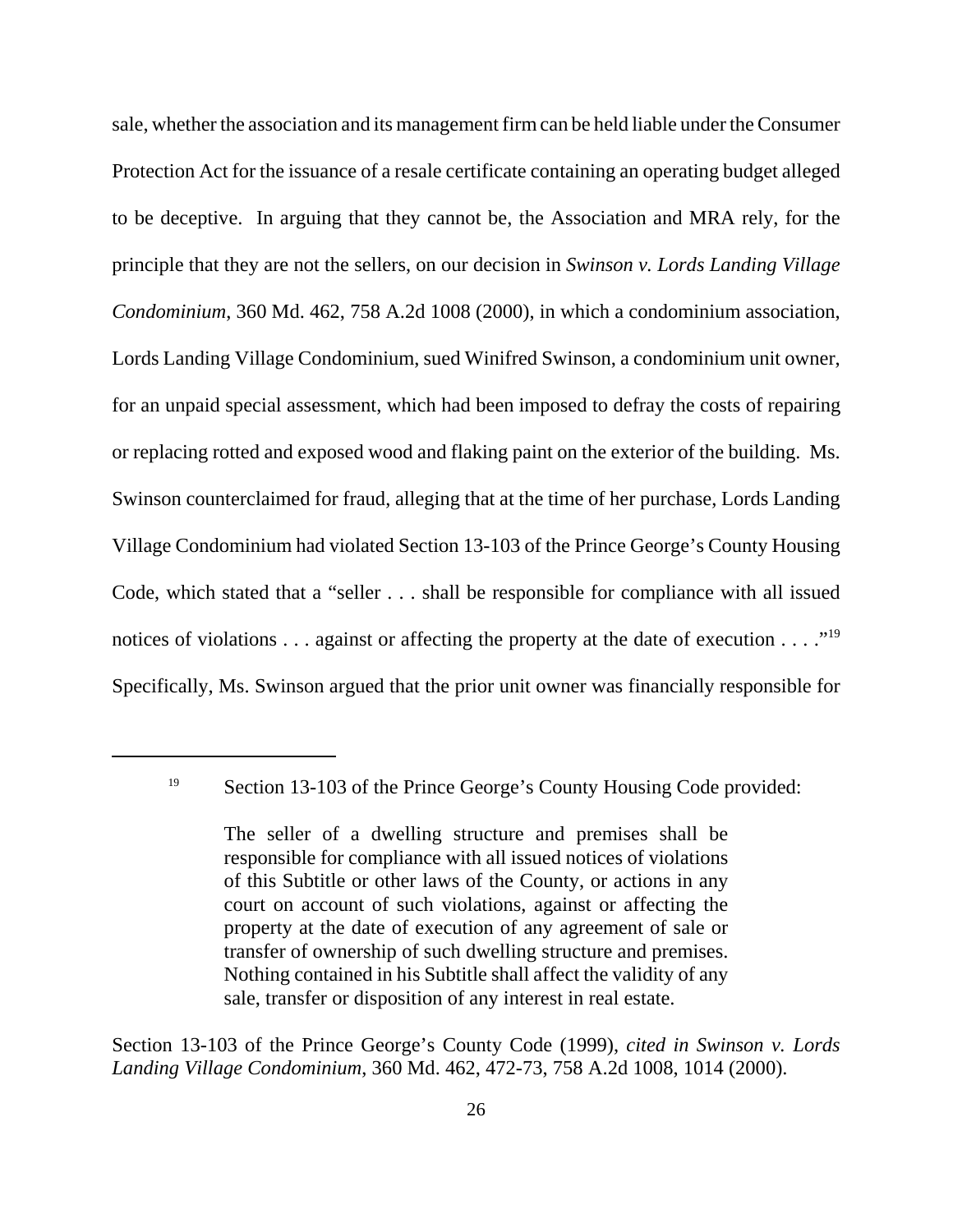making necessary repairs to the condominium under Section 13-103 of the Prince George's County Housing Code, because the council of unit owners had already received a violation notice and was seeking a special assessment on her unit to bring the condominium into compliance at the time she bought her condominium unit.

The district court judge rejected Ms. Swinson's counterclaim for fraud, premised on a violation of Section 13-103 of the Prince George's County Code, holding that Lords Landing Village Condominium was not the seller of the unit, as required under the ordinance. *Id.* at 472, 758 A.2d at 1013. Ms. Swinson appealed to the Circuit Court, which affirmed, holding again that Section 13-103 of the Prince George's County Code was inapplicable because Lord's Landing was not the seller. We granted certiorari and, in discussing the role of a condominium association, agreed that Lords Landing Village Condominium was not the seller for purposes of the alleged Prince George's County Code violation. *Id.* at 474-75, 758 A.2d at 1015.

The unit purchasers, conversely, argue that even if a council of unit owners is not the direct seller of a condominium unit, the Consumer Protection Act should apply, because any deceptive information provided in a resale certificate mandated by the Maryland Condominium Act, upon which a buyer relies, so infects the real estate transaction that the certificate becomes an unfair trade practice "in" the sale or offer of sale of realty to a consumer, relying on *Hoffman v. Stamper*, 385 Md. 1, 867 A.2d 276 (2005). In *Hoffman*, we affirmed a jury verdict against an appraiser under the Consumer Protection Act for fraudulent and deceptive trade practices based on intentionally inflated appraisals in the sale of real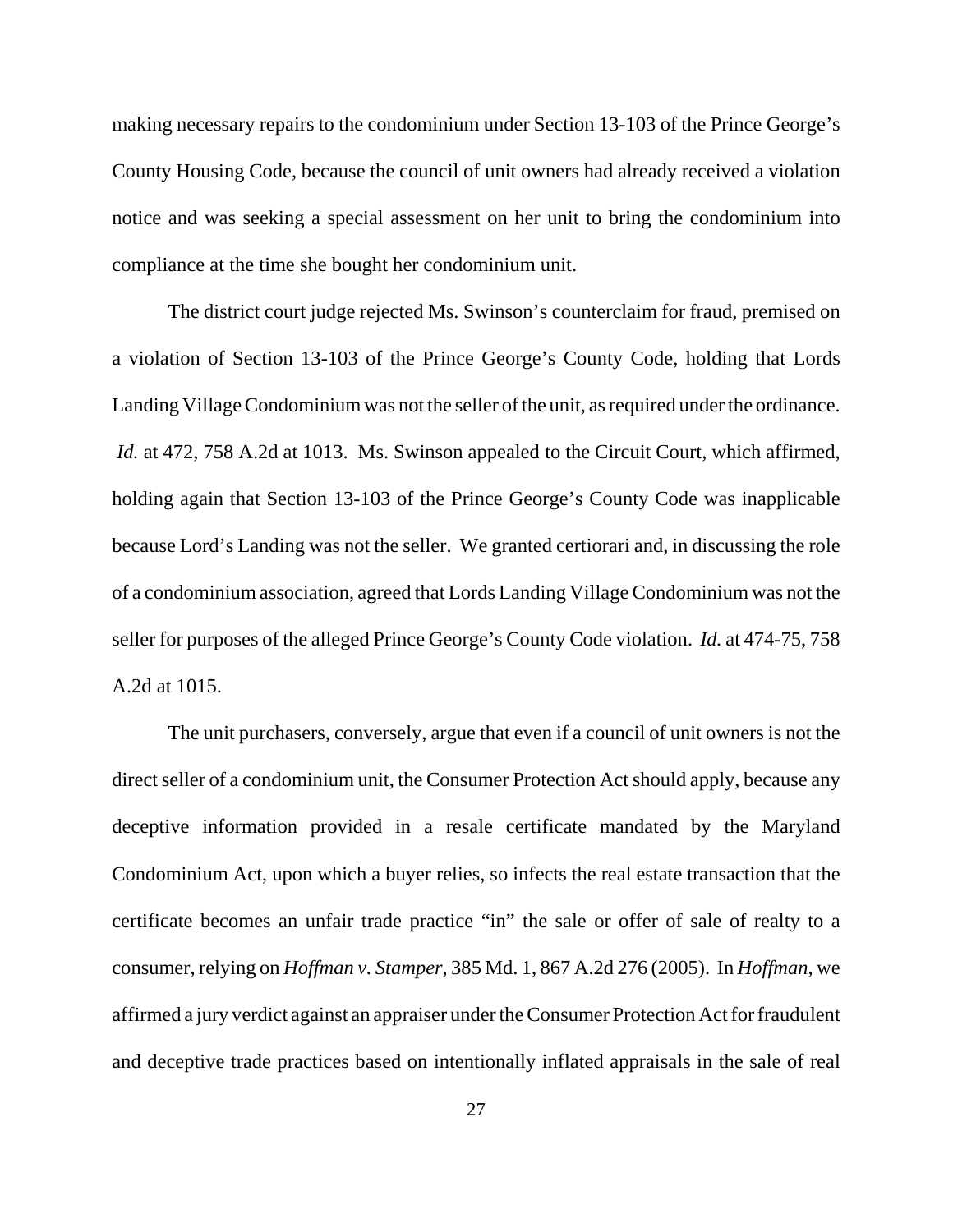estate. Arthur Hoffman, the appraiser, had been a participant in a scheme in which a coconspirator, Robert Beeman, bought dilapidated houses in Baltimore at very low prices, contracted to sell these houses at vastly inflated prices to unsophisticated buyers for only a down payment of five hundred dollars, then used appraisals created by Mr. Hoffman that were also inflated as a basis to assist the buyers in obtaining FHA loans for the remainder of the inflated price. *Id.* at 9, 867 A.2d at 281. After the jury awarded an aggregate judgment of \$1,434,020 to the purchasers of the dilapidated properties, Mr. Hoffman, before us, asserted, among other things, that the evidence was insufficient to establish a violation of the Consumer Protection Act on his part, because, he argued, the deceptive practice "must occur in the sale or offer for sale to consumers," and that he did not sell any consumer realty or offer any consumer services to any of the plaintiffs; he merely provided appraisals. *Id.* at 31, 867 A.2d at 294.

We did not directly address whether Mr. Hoffman was a direct seller because, in limited circumstances, liability under the Consumer Protection Act may extend to one who is not the direct seller: "[i]t is quite possible that a deceptive trade practice committed by someone who is not the seller would so infect the sale or offer for sale to a consumer that the law would deem the practice to have been committed 'in' the sale or offer for sale." *Hoffman*, 385 Md. 32, 867 A.2d at 294, quoting *Morris v. Osmose Wood Preserving*, 340 Md. 519, 541, 667 A.2d 624, 635 (1995). Based, in part, on this principle, we affirmed the entry of judgment on the Consumer Protection Act count.

It is true that, in *Swinson*, we acknowledged that a council of unit owners is not the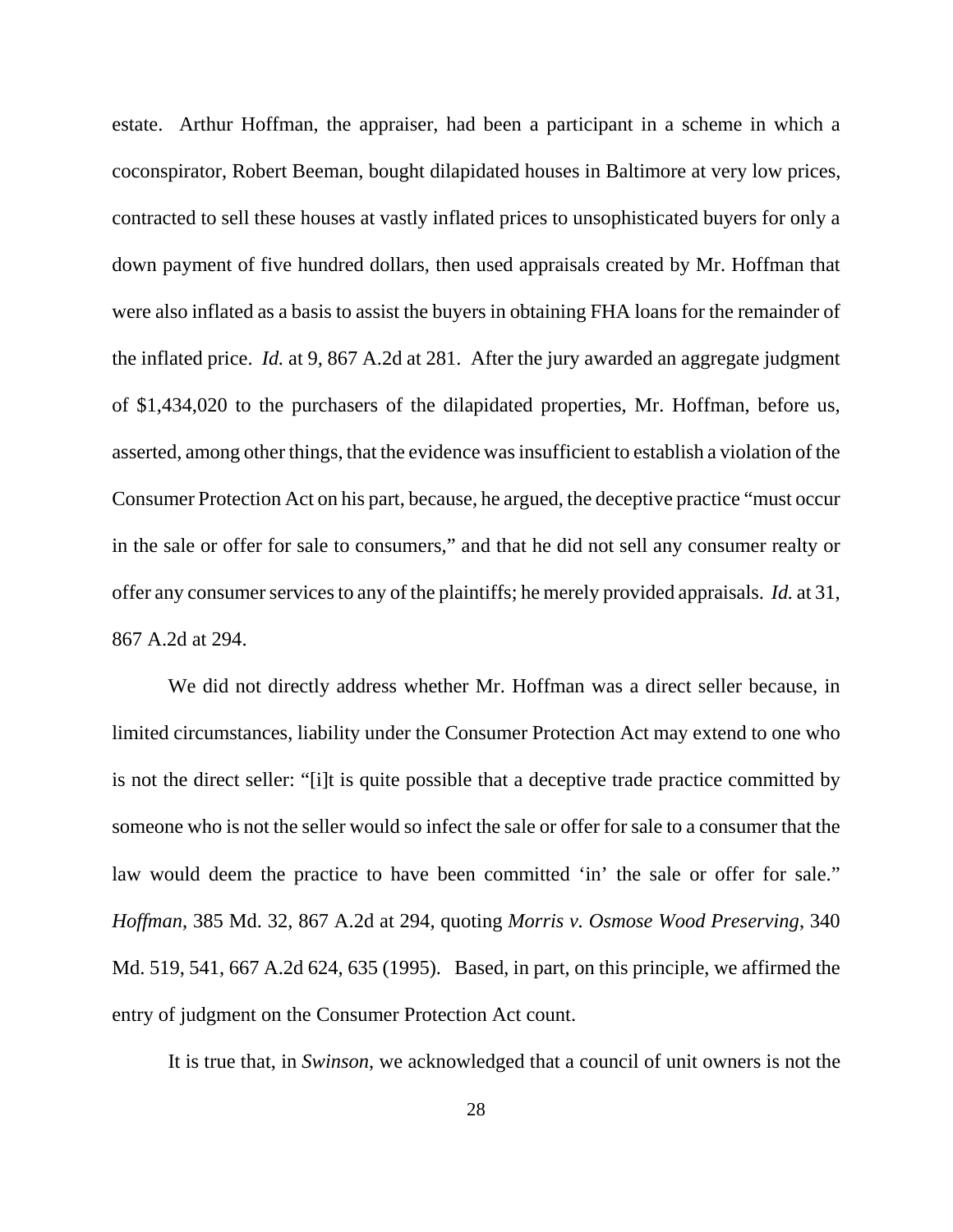direct seller of a condominium, in the context of an action for common law fraud and negligent misrepresentation, not a violation of the Consumer Protection Act. As a result, we did not have occasion to opine on the applicability of the Consumer Protection Act to the sale of a condominium in which a resale certificate was issued by a condominium association and its management company. Rather, our discussion in *Hoffman* regarding the Consumer Protection Act and how it may be violated supports the notion that not being a direct seller is not dispositive.

Analyzing the actions of MRA and the Association under the principle from *Hoffman*, the operating budgets provided by MRA and the Association could have sufficiently implicated them in the entire transaction so as to impose liability under the Consumer Protection Act, given that every plaintiff averred in his or her affidavit that he or she would not have purchased a unit if the budget provided by MRA and the Association had disclosed the expenses necessary to correct the problems with the condominium buildings. Moreover, the statutory obligation to provide materials to prospective buyers injects MRA and the Association into the sales transaction as central participants because, were they to have failed to provide these materials, the contract for sale would not have been enforceable. Section 11-135(a) of the Maryland Condominium Act. Thus, even though neither MRA nor the Association is the seller in fact, the Consumer Protection Act still could apply to both because their statutory duties could have sufficiently involved them in the sale.

 MRA and the Association attempt to distinguish this case from *Hoffman* in three ways. First, they assert that "[i]n *Hoffman*, the false appraisal was part of a scheme to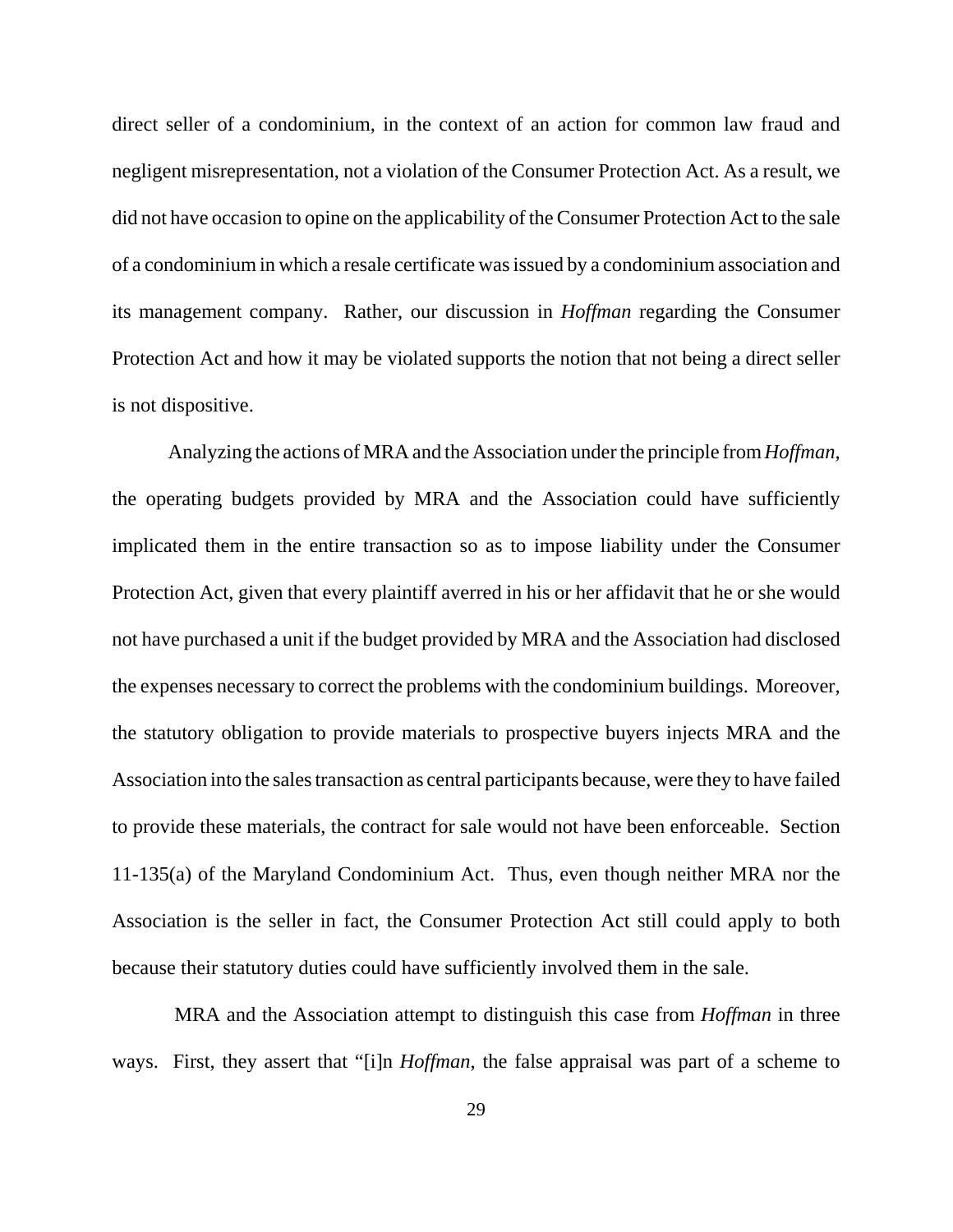defraud purchasers," while "[h]ere, there is no evidence of any conspiracy to defraud." While MRA and the Association are correct in that *Hoffman* involved an alleged conspiracy to defraud the purchasers, the context of the case was a review of a judgment against Mr. Hoffman after trial; "the evidence more than sufficed to show that Hoffman's erroneous and misleading appraisals directly 'infected' the sales at issue here. They would not have proceeded to closing absent those appraisals." *Hoffman*, 385 Md. at 32, 867 A.2d at 295. The primary focus of *Hoffman* for our purpose on summary judgment is that he was "an integral part of the entire scheme," *id.* at 32, 867 A.2d at 295, just as the disclosures made by MRA and the Association may have been an integral part of the transactions in this case.

Next, MRA and the Association assert that *Hoffman* can be distinguished because the appraisals in that case were created for the purpose of defrauding the purchaser, while the documents created by MRA and the Association were standard documents created in the ordinary course of business. The gravamen of an "unfair or deceptive trade practice" under the Consumer Protection Act is whether the false or misleading statements or representations have "the capacity, tendency, or effect of deceiving or misleading consumers." Section 13- 301(1) of the Consumer Protection Act. Thus, the issue is whether the disclosures were misleading or had the capacity, tendency, or effect of misleading or deceiving.

 Finally, MRA and the Association attempt to distinguish *Hoffman* by arguing that the appraiser in *Hoffman* received profit from the transactions in that case, whereas MRA and the Association did not, since they were not involved in the sale. The concept of profit, however, does not infuse the Consumer Protection Act; rather the sole issues is whether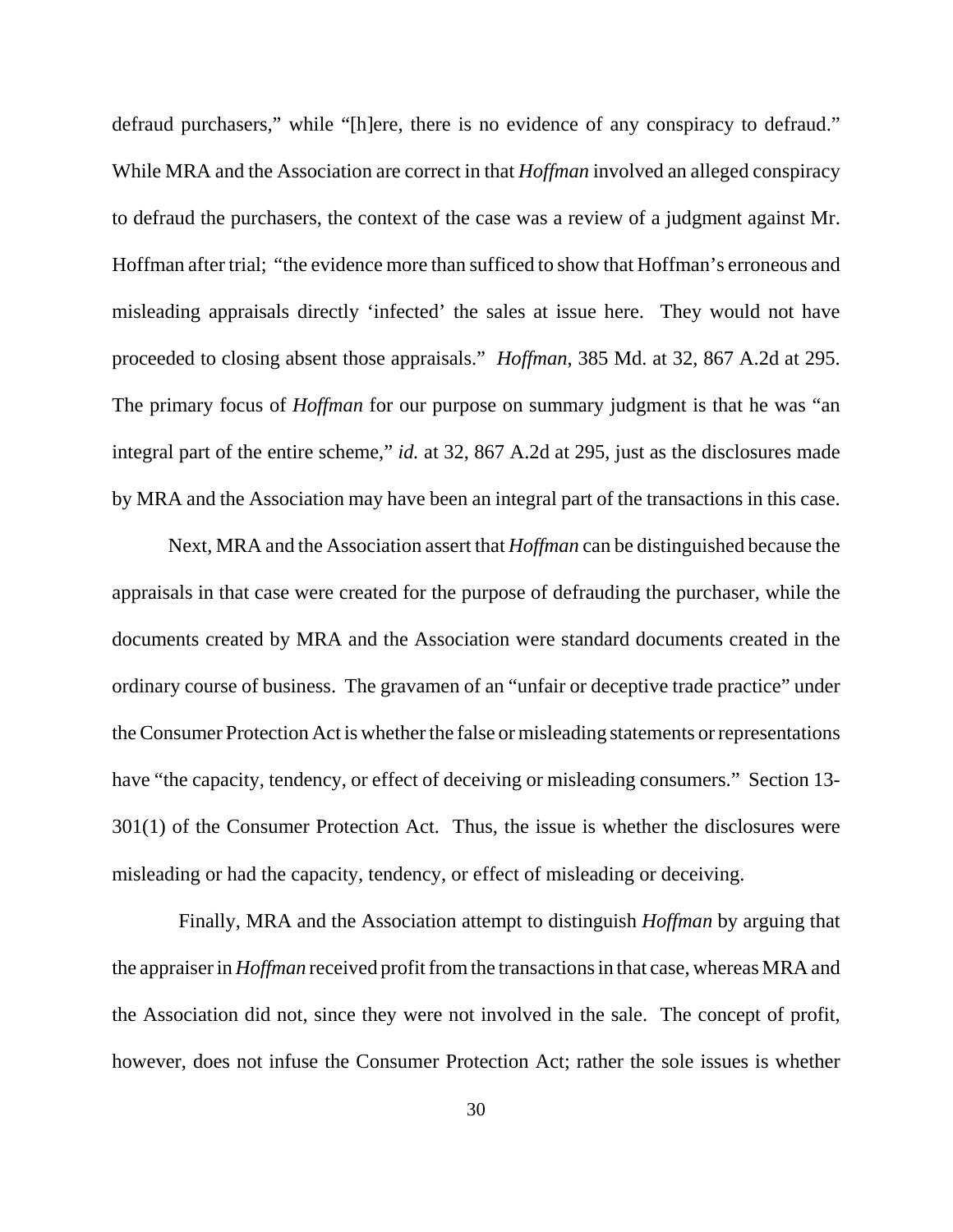MRA and the Association engaged in deceptive trade practices in the sale of consumer realty.

MRA and the Association also raise the spectre that they are not merchants involved in the sale of consumer realty, so the Consumer Protection Act does not apply to them, somehow negating the application of *Hoffman*. In doing so, they rely, in addition to our statement in *Swinson*, on our decision in *Morris v. Osmose Wood Preserving*, 340 Md. 519, 667 A.2d 624 (1995), and the Court of Special Appeals' decision in *Hogan v. Maryland State Dental Ass'n*, 155 Md. App. 556, 843 A.2d 902 (2004). In *Morris*, a group of homeowners filed a class action suit against Osmose Wood Preserving, the manufacturer of plywood used in the construction of the roofing in the homes of the plaintiffs, as well as various builders, alleging, *inter alia*, that Osmose Wood Preserving violated the Consumer Protection Act by selling to builders plywood that degraded under normal roofing conditions, thereby creating a structural hazard, while it was at the same time advertizing that the plywood was suitable for roofing projects. The trial court granted the defendants' motion to dismiss all counts, and the Court of Special Appeals affirmed the dismissal of the Consumer Protection Act counts, reasoning that the Consumer Protection Act did not cover the transaction because the plywood at issue was sold only to commercial buyers and, thus, was not a consumer good.

We granted *certiorari* and a majority of the court agreed that the plaintiff-homeowners could not maintain a cause of action against Osmose Wood Preserving under the Consumer Protection Act. *But see Lloyd v. General Motors Corp.*, 397 Md. 108, 916 A.2d 257 (2007) (reversing the dismissal of a Consumer Protection Act claim against the manufacturers of automobiles). Our holding, however, was based on the fact that Osmose did not sell its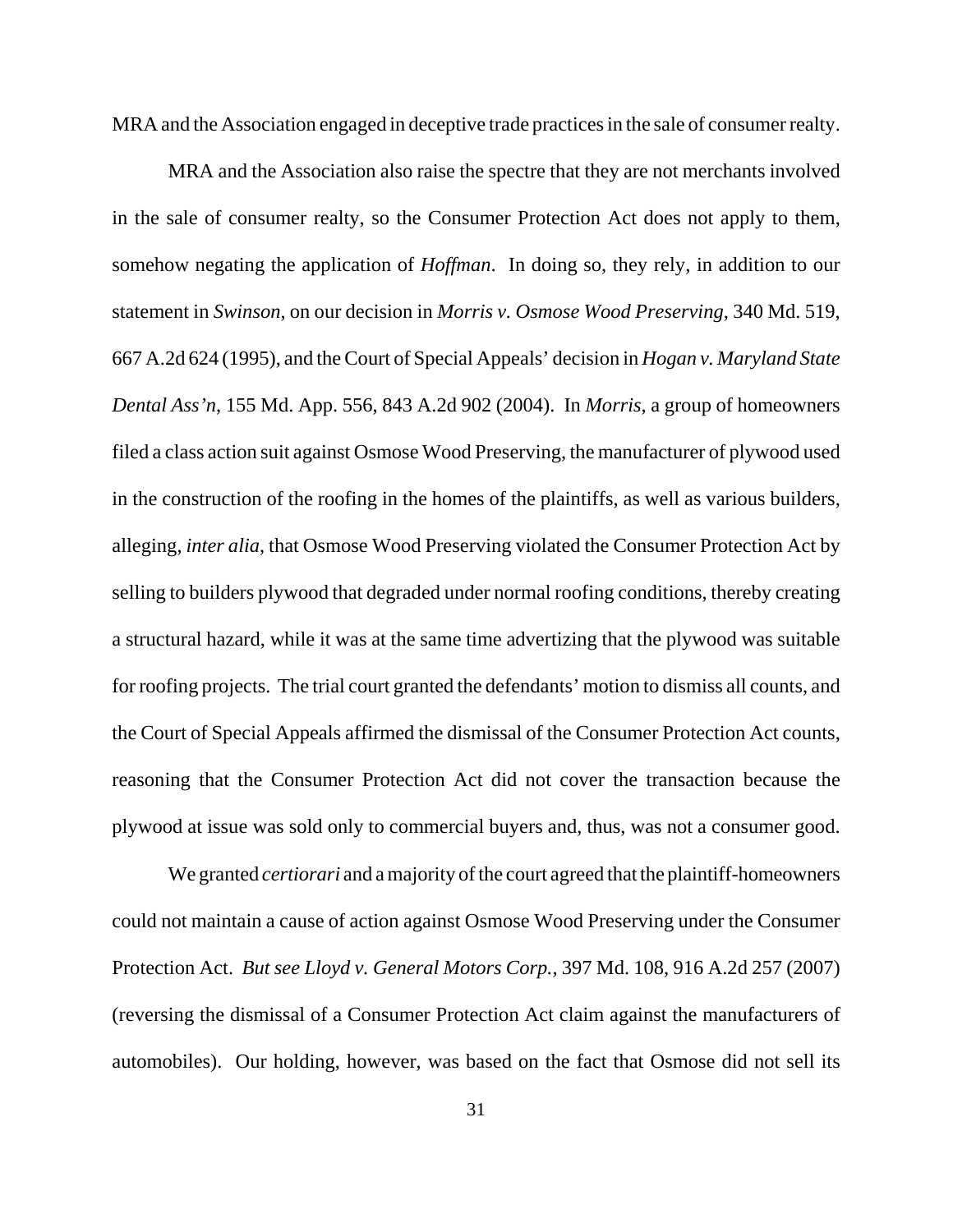goods to a consumer – it sold the plywood only to builders. We explicitly noted that,

we do not mean that the only entity that can engage in a deceptive trade practice is one who directly sells or offers to sell to consumers. *It is quite possible that a deceptive trade practice committed by someone who is not the seller would so infect the sale or offer for sale to a consumer that the law would deem the practice to have been committed "in" the sale or offer for sale*.

*Id*. at 541, 667 A.2d at 635 (emphasis added).

In *Hogan*, 155 Md. App. 556, 843 A.2d 902 (2004), the Court of Special Appeals affirmed the dismissal of claims under the Consumer Protection Act against the Maryland Dental Association for not having warned about the toxicity of mercury and, in fact, suppressing information about its toxic properties. *Id*. at 561-62, 843 A.2d at 906. In ruling in favor of the Maryland Dental Association, the Court of Special Appeals not only determined that dental fillings are not consumer goods, but also that the Maryland Dental Association did not participate in the offer to sell or the sale of dental fillings, relying on *Morris*. *Id*. at 564, 843 A.2d at 906. In the instant case, however, the sale of condominium units is covered by the Consumer Protection Act and could be implicated under *Hoffman* and *Morris* because the disclosures of MRA and the Association may have been integral to the transactions.

MRA and the Association next argue that, if the Consumer Protection Act applies to them generally, their compliance with the Maryland Condominium Act's disclosure obligations insulates them from liability for false or deceptive trade practices. We disagree.

The Maryland Condominium Act, in Section 11-135, creates duties for MRA and the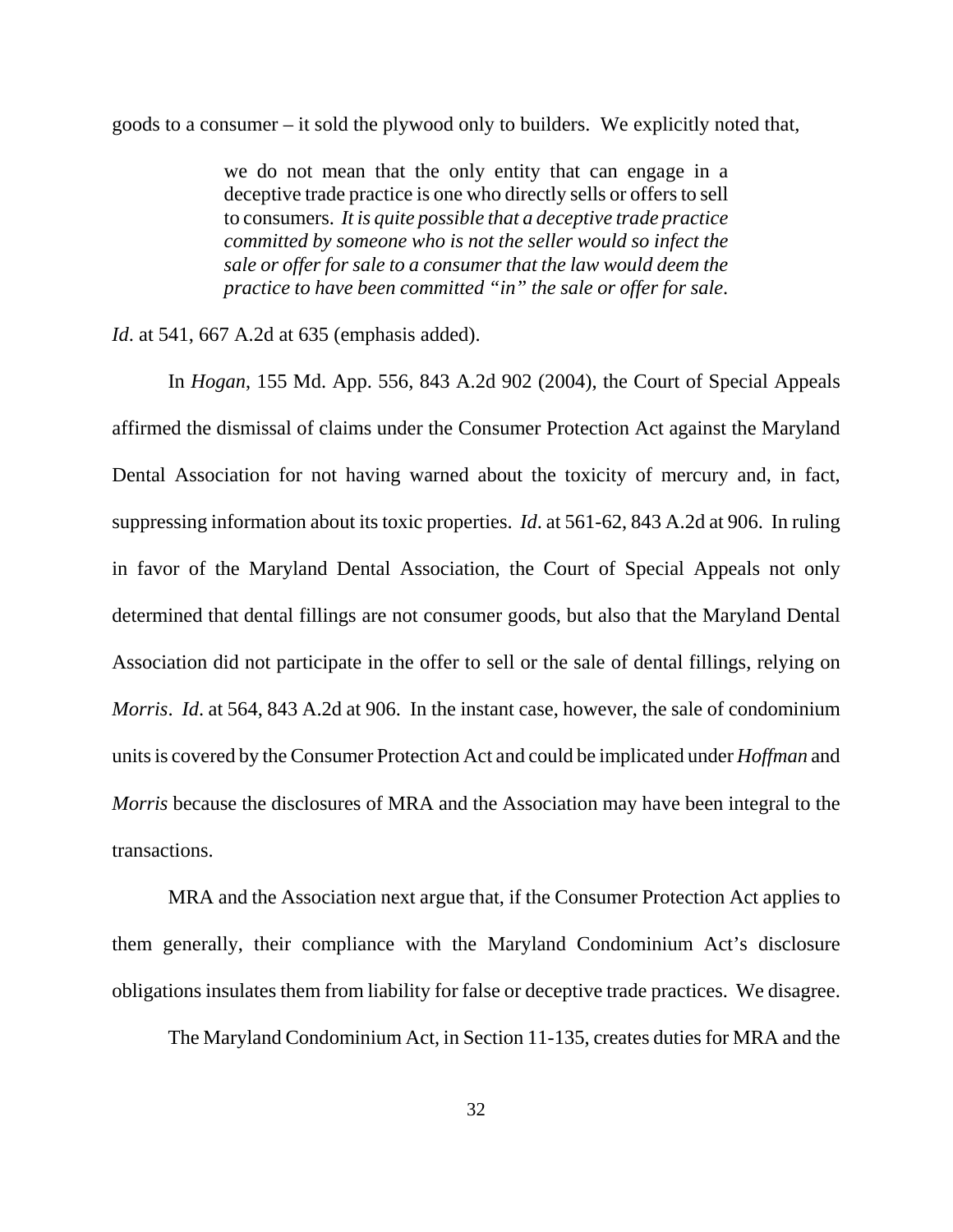Association in the sale of a condominium unit. The Consumer Protection Act, on the other hand, establishes boundaries beyond which MRA and the Association may not go, unless they wish to be liable for deceptive or unfair trade practices. The Maryland Condominium Act requires disclosures, while the Consumer Protection Act mandates that those disclosures not be deceptive. Section 11-130(a) of the Maryland Condominium Act ("This section is intended to provide *minimum* standards for the protection of consumers in the State." (emphasis added)).

Having determined that the Consumer Protection Act could apply, we now turn to the issue of whether it was appropriate for the Circuit Court to have entered summary judgment on the unit purchasers' Consumer Protection Act claims. Under Maryland Rule 2-501, the grant of a motion for summary judgment is appropriate only if "the motion and response show that there is no genuine dispute as to any material fact and that the party in whose favor judgment is entered is entitled to judgment as a matter of law." Rule 2-501(f). The trial judge determined that, as a matter of law, the operating budgets provided by MRA and the Association were deceptive under the Consumer Protection Act.

Although the unit purchasers assert that there is no dispute as to any material facts because the record shows that MRA and the Association knew of the problems with water leakage as early as 1996 from a memorandum from the developer regarding leaks and knew of the widespread nature of the problem and the potential cost of repairs as early as 2000, MRA and the Association argue that the record indicates that they only became aware of the full extent of the damage, and the massive repairs that were required, when a consulting firm